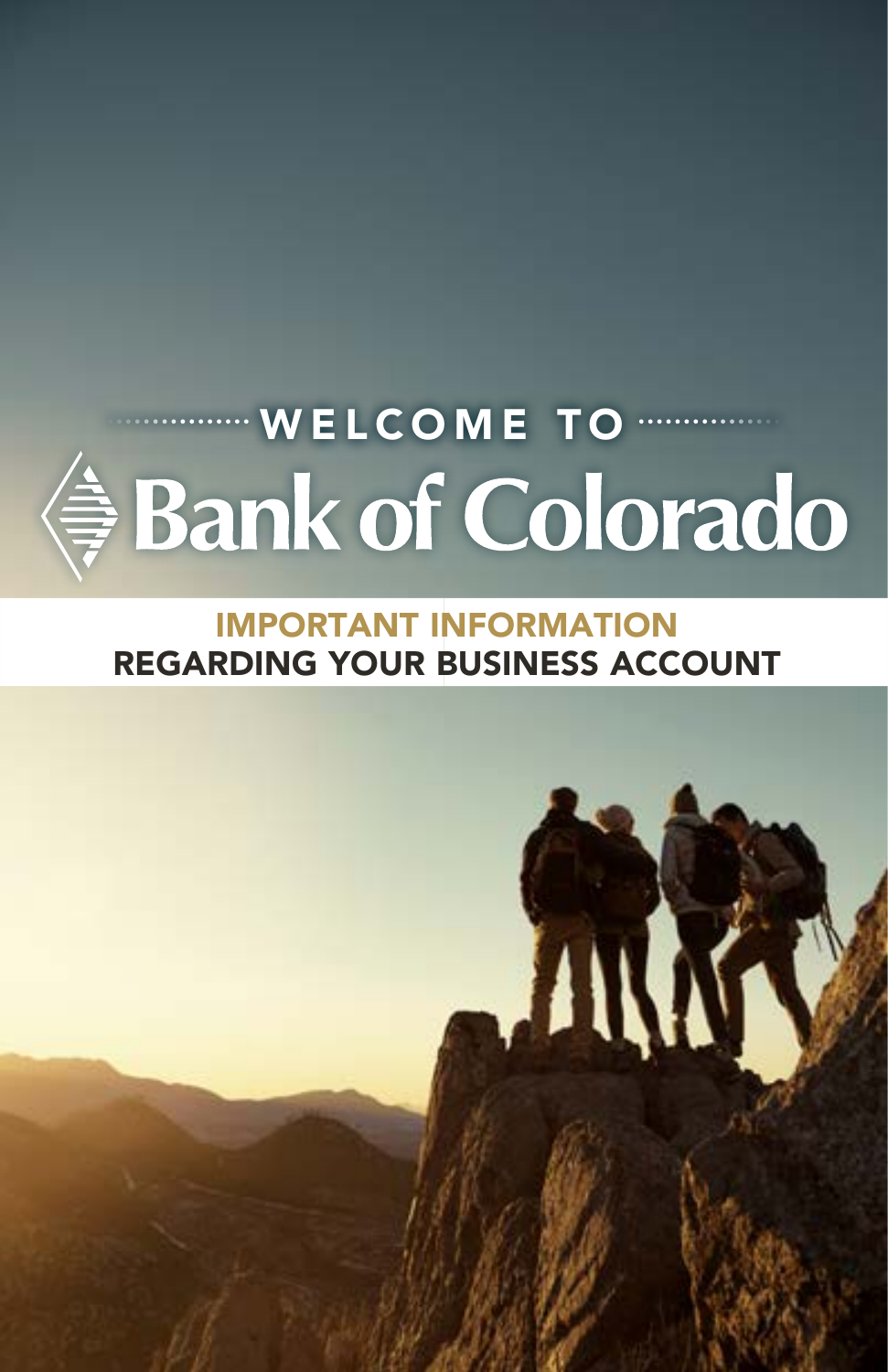

### **TABLE OF CONTENTS**

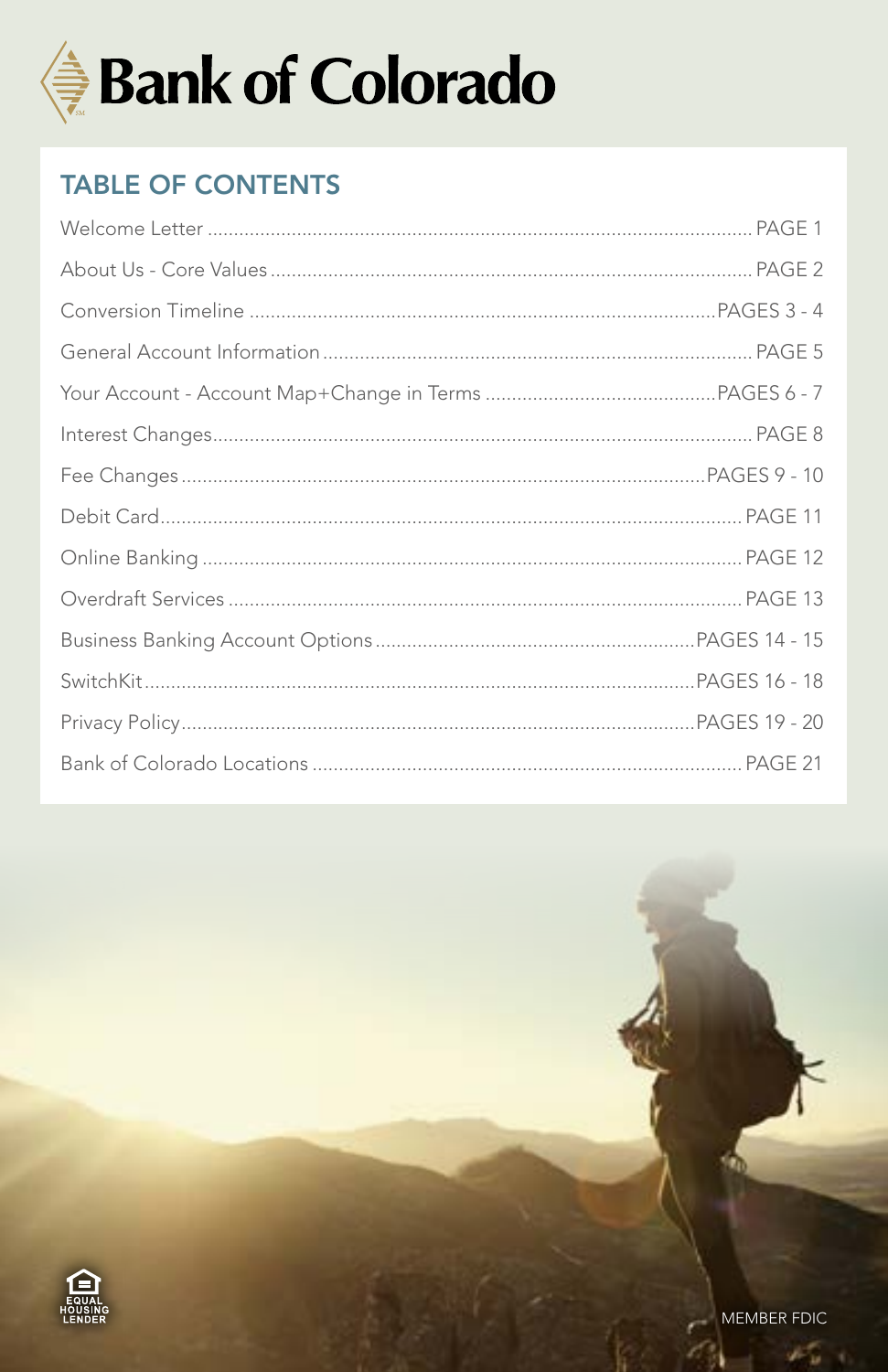

#### 05/17/17

Dear Valued Customer,

#### *Welcome to the Bank of Colorado family*.

As you know, as of July 1, 2017, AmFirst Bank will become part of the Bank of Colorado family. We are excited for the opportunity to continue to serve your banking needs at the same high level to which you have become accustomed as an AmFirst Bank customer. The name on the buildings will change, but when you come inside you'll see the same team working every day to meet your needs. Plus you'll now have access to 40 additional Bank of Colorado locations throughout the state.

Bank of Colorado is a family-owned network of community banks and we are deeply rooted in the local communities we serve, with a strong commitment to providing our customers with innovative, quality financial services. Learn more about us on page 2 of this booklet.

#### *What does this mean for you?*

On July 3, 2017, AmFirst Bank customers will be moved to the Bank of Colorado processing system, which will mean new services will become available and some changes will apply to your accounts. This booklet provides information regarding our services, the timing of changes that are forthcoming and what you can expect. We assure you that we are working hard to exceed your expectations and we promise to keep your account running smoothly.

We look forward to the opportunity to continue to serve you and thank you for your patience during the transition process. We are confident that you'll find added benefits available to you once this conversion is complete and we're happy to answer any questions you may have. Please feel free to drop by the bank and visit or give us a call.

Sincerely,

mm (to

Shawn Osthoff President Bank of Colorado

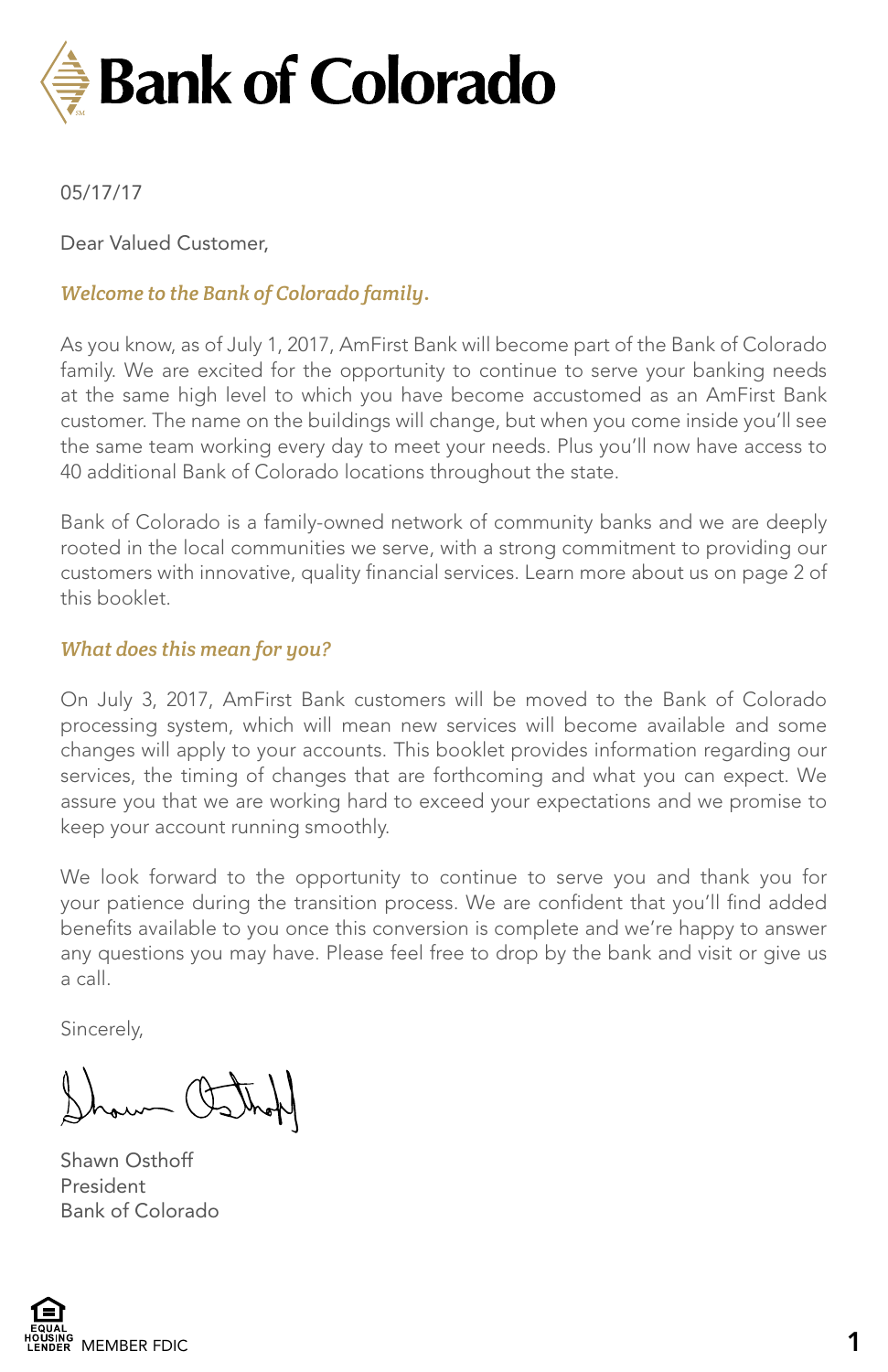

### ABOUT US

Bank of Colorado is a family-owned, community-focused network of community banks. For over 100 years we have been dedicated to helping our customer base thrive, to helping our business customers grow and to increasing the stability of the communities we serve. We've grown from a small rural community bank into a regional organization. Our belief is that every community we serve is as unique as the people who walk through the door. We empower our staff with local decision making, allowing each branch to serve its customers in its own unique way. We offer robust financial products and services that are usually found at much larger banks, while still remaining true to our roots. We still regard old-fashioned customs like knowing customer names and shaking hands as meaningful and important. Whether you're on the Eastern Plains, the Front Range, the Western Slope or in the Four Corners Region, you'll find a consistent banking experience. It's what makes us more than just a bank in Colorado. We're Bank of Colorado.

#### CORE VALUES

UNCONDITIONAL CUSTOMER SATISFACTION Beyond customer service, this value embodies a proactive, customer-centric "do what it takes" philosophy for keeping customers happy at every touch point within their banking experience.

**STABILITY** This represents our heritage and the strong foundation on which we are built. It goes beyond the origin of the company to focus on the values of our background, like reliability, hard work, steadiness and trust.

INNOVATION Our community banks may not be at the forefront of technological breakthroughs, but we are leading the charge within our competitive set. We are positioned well for future growth, focused on customer experience and invested in technology to help streamline banking, making it more seamless and convenient for customers.

INTEGRITY Beyond doing what's right, our employees approach each day with the strong ethical and moral principles that help guide our bank to act on the behalf of customers. We deliver honest, straightforward banking products and advice without compromise.

COMMUNITY This core value is a key focus for our company – the communities in which we live and work. It is more important than ever to support them, and we will continue to participate, volunteer and grow our towns.

**EDUCATION** Whether showing someone how to use mobile apps or suggesting the best loan for their particular financial situation, this value is inherent in everything we do for our customers. We continually put their best interests at the forefront and remain committed to being both their financial institution of choice and a financial resource.

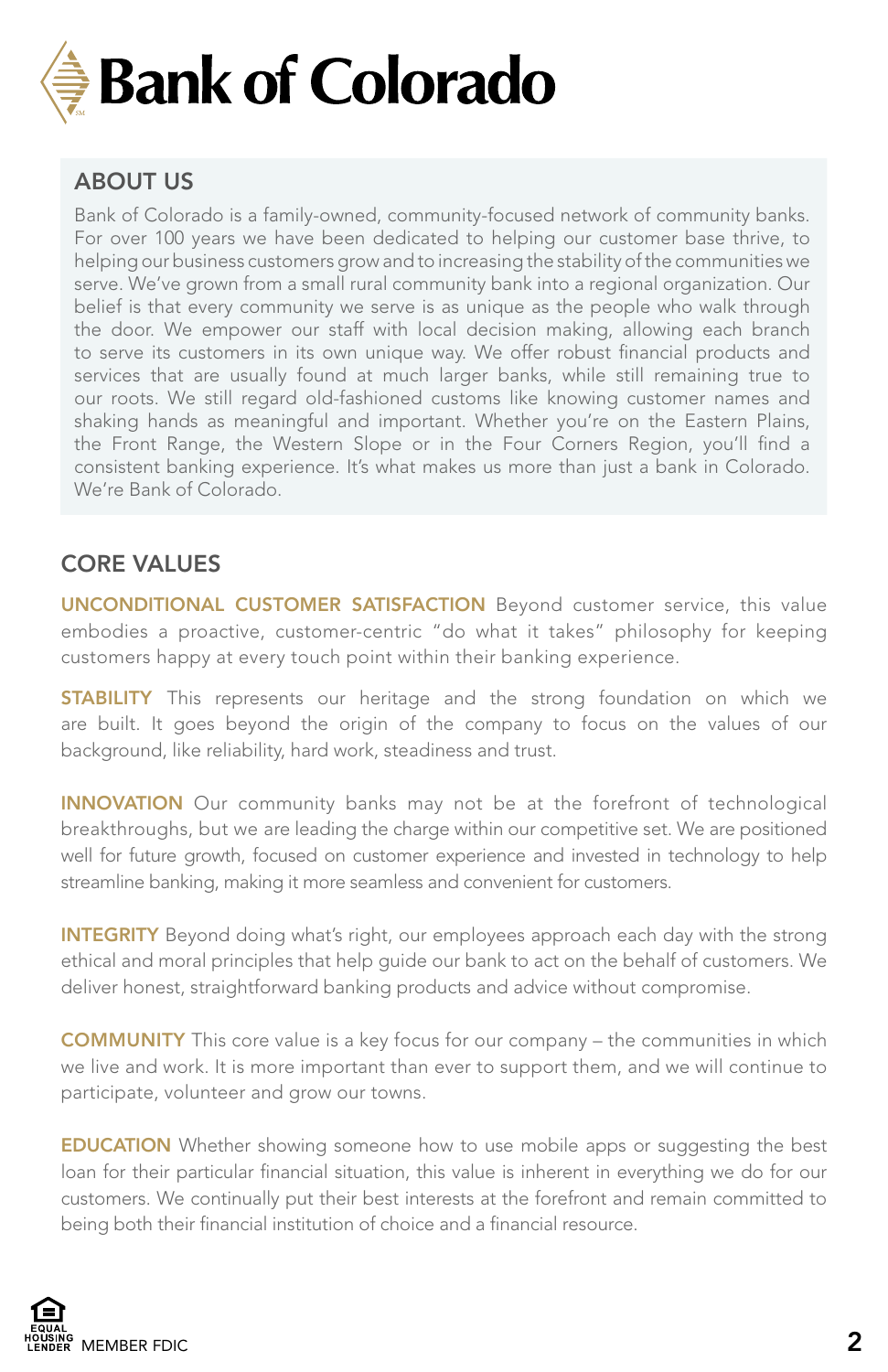### **CONVERSION TIMELINE ....**

| <b>OVERVIEW</b>                                                                                                                                                                                                                                                     |                                                                                                                                                                                                                                                                                                                                                                                                                                                                                                                                                                                                                                                                                                                                                                                                                                                                |  |  |
|---------------------------------------------------------------------------------------------------------------------------------------------------------------------------------------------------------------------------------------------------------------------|----------------------------------------------------------------------------------------------------------------------------------------------------------------------------------------------------------------------------------------------------------------------------------------------------------------------------------------------------------------------------------------------------------------------------------------------------------------------------------------------------------------------------------------------------------------------------------------------------------------------------------------------------------------------------------------------------------------------------------------------------------------------------------------------------------------------------------------------------------------|--|--|
| <b>MAY/JUNE</b>                                                                                                                                                                                                                                                     | YOUR RESPONSIBILITY                                                                                                                                                                                                                                                                                                                                                                                                                                                                                                                                                                                                                                                                                                                                                                                                                                            |  |  |
| ONLINE BANKING - CASH MANAGER CONSULT                                                                                                                                                                                                                               |                                                                                                                                                                                                                                                                                                                                                                                                                                                                                                                                                                                                                                                                                                                                                                                                                                                                |  |  |
| If you login to online banking using a<br>business login, you will be contacted by an<br>AmFirst/Bank of Colorado Cash Manager<br>to prepare your online access availability<br>post-merger.                                                                        | Our Cash Managers will be working diligently to update docu-<br>mentation and order tokens and any other necessary equipment<br>prior to July so that you are ready to access your accounts via the<br>Bank of Colorado online portal on July 3, 2017. Thank you for your<br>time and assistance throughout this process.                                                                                                                                                                                                                                                                                                                                                                                                                                                                                                                                      |  |  |
| <b>MID-JUNE</b>                                                                                                                                                                                                                                                     |                                                                                                                                                                                                                                                                                                                                                                                                                                                                                                                                                                                                                                                                                                                                                                                                                                                                |  |  |
| <b>NEW VISA® DEBIT CARD</b>                                                                                                                                                                                                                                         |                                                                                                                                                                                                                                                                                                                                                                                                                                                                                                                                                                                                                                                                                                                                                                                                                                                                |  |  |
| Check the mail for your new Bank of<br>Colorado VISA® Debit Card.                                                                                                                                                                                                   | You may activate your card as soon as you receive it, but it will<br>not be connected to your account and available for use until July<br>1, 2017. To activate your card and choose your PIN, follow the<br>instructions on the sticker affixed to the card. Contact any<br>merchants you use for recurring card transactions to provide your<br>new card information, for transactions after July 1, 2017.                                                                                                                                                                                                                                                                                                                                                                                                                                                    |  |  |
| <b>ORDER NEW CHECKS</b>                                                                                                                                                                                                                                             |                                                                                                                                                                                                                                                                                                                                                                                                                                                                                                                                                                                                                                                                                                                                                                                                                                                                |  |  |
| Order checks with your new routing<br>number and account number. Bank of<br>Colorado will reimburse up to \$100 for your<br>replacement check order if ordered before<br>August 1, 2017.                                                                            | Order checks through your supplier of choice - with your new<br>ABA routing and account number. To determine what your new<br>account number will be, please refer to page 5 of this booklet. If<br>you typically order your checks through the bank, call or visit one<br>of the branches and a banker will assist you. If you order through a<br>separate third party, save your receipt and present it to the bank for<br>reimbursement up to \$100 for orders placed before August 1, 2017.                                                                                                                                                                                                                                                                                                                                                                |  |  |
| <b>ACCOUNT STATEMENTS</b>                                                                                                                                                                                                                                           |                                                                                                                                                                                                                                                                                                                                                                                                                                                                                                                                                                                                                                                                                                                                                                                                                                                                |  |  |
| All AmFirst Bank account statements will cut<br>on June 30, 2017 and a paper statement will<br>be mailed to you - even if you are enrolled<br>to receive your statements electronically.                                                                            | If you are enrolled to receive your statements electronically, you<br>will no longer have access to review/retrieve archived statements<br>online for your old AmFirst account after June 30, 2017. Please<br>print/save copies of past statements prior to June 30, 2017.                                                                                                                                                                                                                                                                                                                                                                                                                                                                                                                                                                                     |  |  |
| <b>LATE-JUNE</b>                                                                                                                                                                                                                                                    |                                                                                                                                                                                                                                                                                                                                                                                                                                                                                                                                                                                                                                                                                                                                                                                                                                                                |  |  |
| DIRECT DEPOSITS AND AUTOMATED PAYMENTS - SWITCHKIT                                                                                                                                                                                                                  |                                                                                                                                                                                                                                                                                                                                                                                                                                                                                                                                                                                                                                                                                                                                                                                                                                                                |  |  |
| Utilize the SwitchKit Quick Checklist with<br>corresponding SwitchKit forms provided in<br>this booklet to help notify the companies<br>you use for recurring automatic transactions<br>in your AmFirst account, such as direct<br>deposits and automated payments. | Identify any automatic account transactions you have set up in<br>your current AmFirst account and fill out the applicable SwitchKit<br>forms with your new Bank of Colorado account information,<br>specifying that the switch should take effect no earlier than July<br>1, 2017. Keep track of the companies whom you have notified on<br>the SwitchKit checklist, on page 16 of this booklet. The AmFirst<br>staff are delighted to help with this process should you require<br>assistance - just stop by or call one of the branches. If you need<br>additional forms we can provide them to you at the branch<br>or send to you via mail or email, upon request. You can also<br>download the forms online at bankofcolorado.com/education/<br>documents. To determine what your new account number will be,<br>please refer to page 5 of this booklet. |  |  |
| SATURDAY, JULY 1, 2017                                                                                                                                                                                                                                              |                                                                                                                                                                                                                                                                                                                                                                                                                                                                                                                                                                                                                                                                                                                                                                                                                                                                |  |  |
| <b>NAME CHANGE</b>                                                                                                                                                                                                                                                  |                                                                                                                                                                                                                                                                                                                                                                                                                                                                                                                                                                                                                                                                                                                                                                                                                                                                |  |  |
| AmFirst Bank will become Bank of Colorado.<br>Bank of Colorado signs will start to go up.                                                                                                                                                                           | Customers may begin using all Bank of Colorado branches to<br>conduct business and can now use all Bank of Colorado ATMs<br>at no charge.                                                                                                                                                                                                                                                                                                                                                                                                                                                                                                                                                                                                                                                                                                                      |  |  |
| VISA® DEBIT CARD                                                                                                                                                                                                                                                    |                                                                                                                                                                                                                                                                                                                                                                                                                                                                                                                                                                                                                                                                                                                                                                                                                                                                |  |  |
| Begin using your Bank of Colorado VISA®<br>Debit Card.                                                                                                                                                                                                              | If you have not yet activated your card, please do so now by<br>following the instructions on the sticker affixed to the card. As of<br>today, your card is automatically connected to your account and is<br>available for use. Your AmFirst card will no longer work and should<br>be destroyed.                                                                                                                                                                                                                                                                                                                                                                                                                                                                                                                                                             |  |  |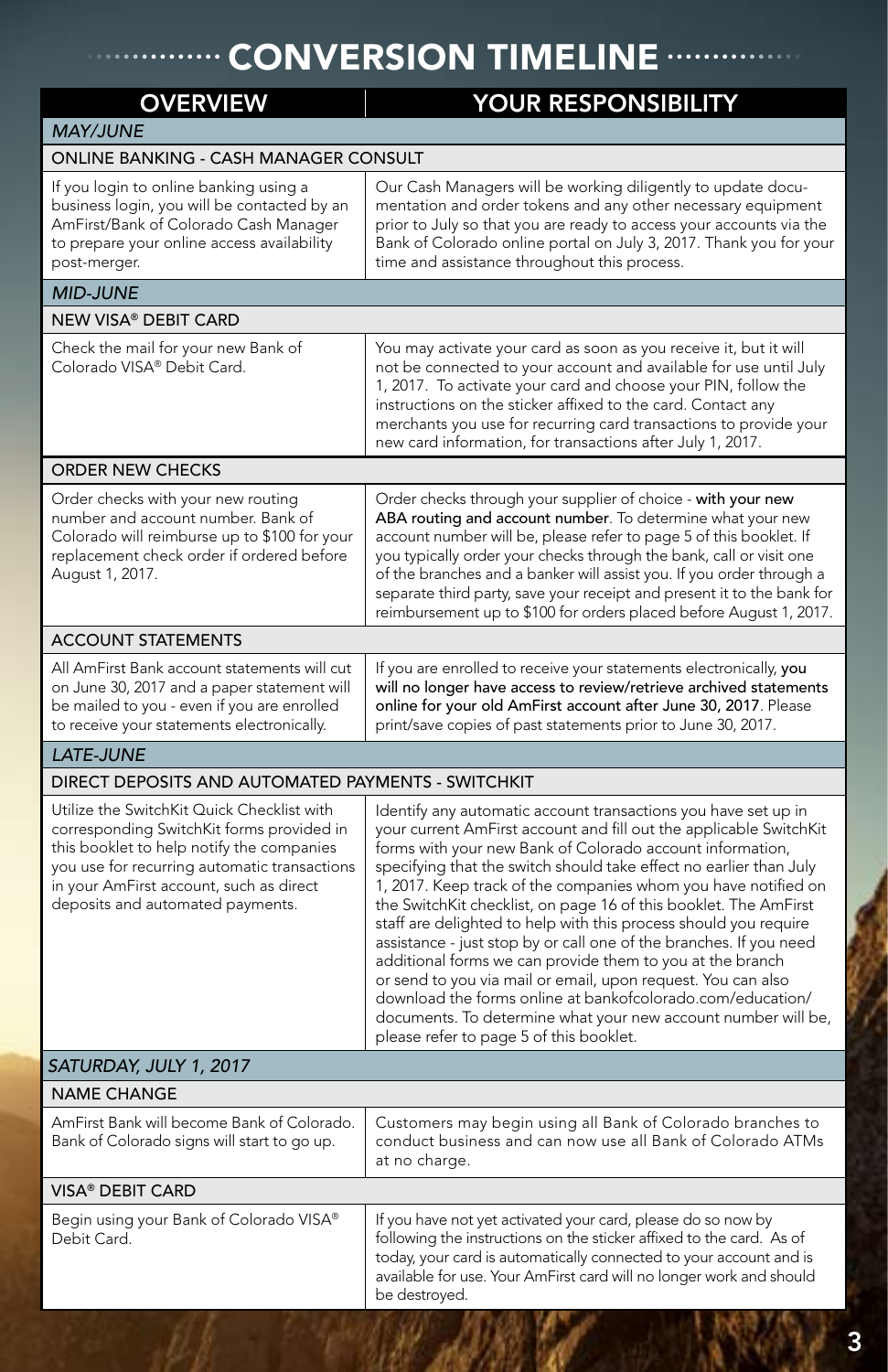### CONVERSION TIMELINE - CONT.

| <b>OVERVIEW</b>                                                                                                                                                                                  | YOUR RESPONSIBILITY                                                                                                                                                                                                                                                                                                                                                                                                                                                                                                                                                                                                                                     |
|--------------------------------------------------------------------------------------------------------------------------------------------------------------------------------------------------|---------------------------------------------------------------------------------------------------------------------------------------------------------------------------------------------------------------------------------------------------------------------------------------------------------------------------------------------------------------------------------------------------------------------------------------------------------------------------------------------------------------------------------------------------------------------------------------------------------------------------------------------------------|
| SATURDAY, JULY 1, 2017                                                                                                                                                                           |                                                                                                                                                                                                                                                                                                                                                                                                                                                                                                                                                                                                                                                         |
| <b>CHECKS</b>                                                                                                                                                                                    |                                                                                                                                                                                                                                                                                                                                                                                                                                                                                                                                                                                                                                                         |
| Begin using your new Bank of Colorado<br>checks.                                                                                                                                                 | All checks written on or after July 1, 2017, should be written<br>using your new Bank of Colorado checks. All AmFirst checks<br>should be destroyed. Any checks written using the old AmFirst<br>ABA routing and account number will automatically process<br>through your account through August 2017. After that, any<br>checks presented with the old numbers could be returned.                                                                                                                                                                                                                                                                     |
| MONDAY, JULY 3, 2017                                                                                                                                                                             |                                                                                                                                                                                                                                                                                                                                                                                                                                                                                                                                                                                                                                                         |
| <b>ONLINE BANKING</b>                                                                                                                                                                            |                                                                                                                                                                                                                                                                                                                                                                                                                                                                                                                                                                                                                                                         |
| Bank of Colorado online banking is now<br>available.                                                                                                                                             | Your accounts may now be viewed online at bankofcolorado.<br>com. If you login using the business portal, please follow<br>the instructions provided by your Cash Manager. If you<br>are having difficulty, please call the Business Help Desk at<br>1.800.789.7156. If you login using the personal portal, follow<br>the enrollment instructions on page 12 of this booklet. If you<br>are having difficulty, please call the Consumer Help Desk at<br>1.800.227.7715. If you were enrolled in bill pay services through<br>AmFirst, your vendors and payment history has been retained<br>and will be available through your Bank of Colorado login. |
| <b>MOBILE BANKING</b>                                                                                                                                                                            |                                                                                                                                                                                                                                                                                                                                                                                                                                                                                                                                                                                                                                                         |
| Bank of Colorado mobile banking is now<br>available.                                                                                                                                             | After you have signed up for online banking at your personal<br>computer, you may now download our mobile banking app<br>by searching "Bank of Colorado" in the iPhone App Store<br>or Google Play Store. Our business app is white with a black<br>diamond logo (use this if you login using the business portal).<br>Our consumer app is black with a gold diamond logo (use<br>this if you login using the personal portal).                                                                                                                                                                                                                         |
| eDOCS ELECTRONIC STATEMENTS                                                                                                                                                                      |                                                                                                                                                                                                                                                                                                                                                                                                                                                                                                                                                                                                                                                         |
| If you were previously enrolled to receive<br>your statements electronically through<br>AmFirst, you will continue to access your<br>statements through online banking with<br>Bank of Colorado. | Log on to bankofcolorado.com to view account statements<br>through online banking as they become available. You will<br>receive an email notification when you have statements/<br>notices available to view, so please make sure you have<br>provided an accurate and current email to the Bank.                                                                                                                                                                                                                                                                                                                                                       |

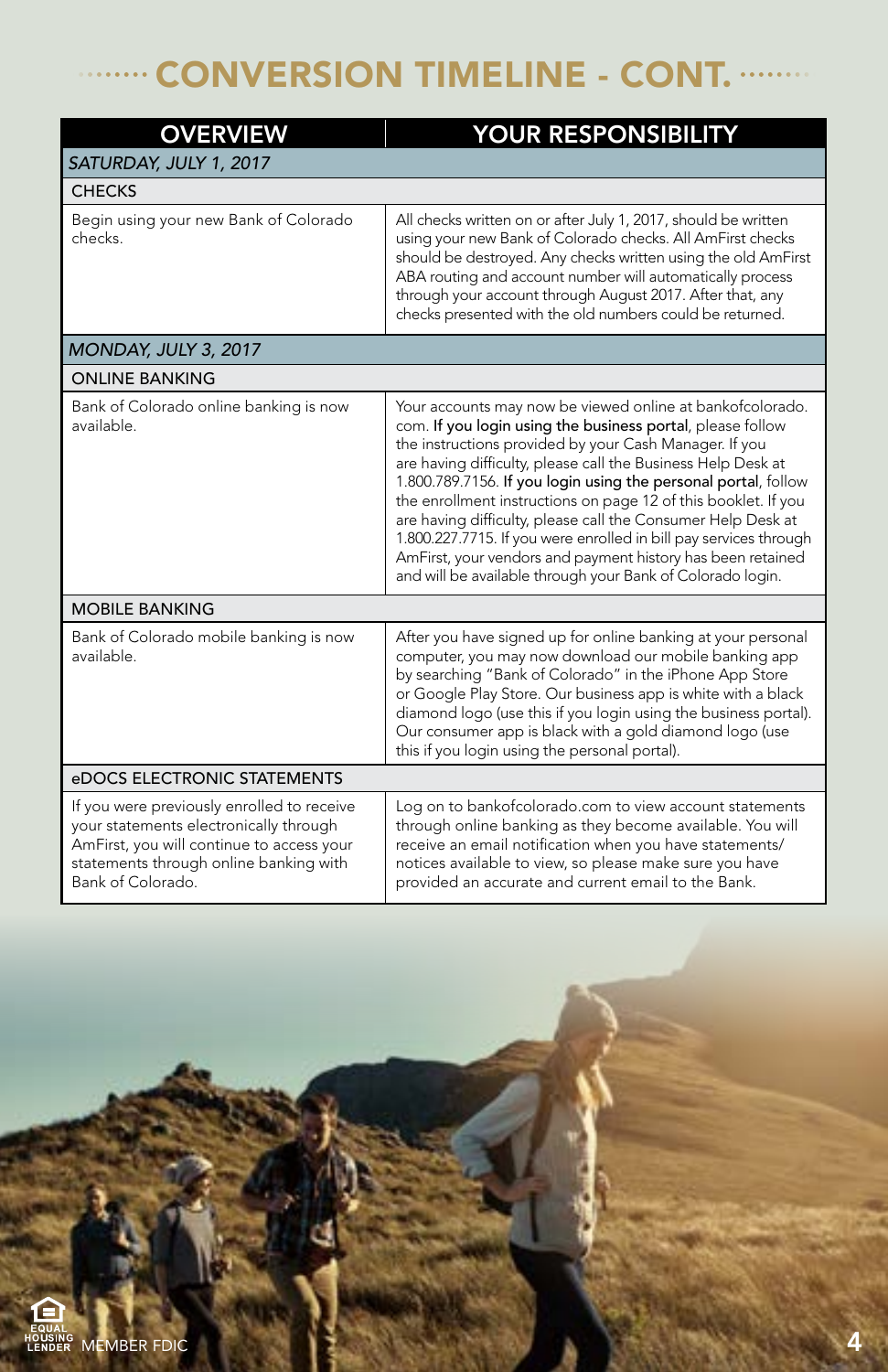### $\cdot$  ACCOUNT INFORMATION  $\cdots$

|                                            | <b>QUICK FACTS</b>                                                                                                                                                                                              | <b>ALL THE DETAILS</b>                                                                                                                                                                                                                                                                                                                                                                                                                                                                     |
|--------------------------------------------|-----------------------------------------------------------------------------------------------------------------------------------------------------------------------------------------------------------------|--------------------------------------------------------------------------------------------------------------------------------------------------------------------------------------------------------------------------------------------------------------------------------------------------------------------------------------------------------------------------------------------------------------------------------------------------------------------------------------------|
| <b>New Account</b><br>Number               | Your new account number<br>will be similar to your existing<br>account number, but will now<br>be 10-digits in length.                                                                                          | Your new account number will have a preceding 22 plus<br>however many zeros added to the front of your existing<br>account number to make it 10 digits in length. For<br>example, if your account number is currently 123456,<br>your new account number would be 2200123456.                                                                                                                                                                                                              |
| <b>Routing Number</b>                      | Your new bank routing<br>number will change on July<br>1, 2017. The new routing<br>number is 107002448.                                                                                                         | Please use this routing number when signing up for<br>automatic payments or direct deposits AFTER July 1,<br>2017. If you have automatic credits or debits posting to<br>your account through the ACH system, please use the<br>handy SwitchKit to help get those transactions switched<br>to your new account information. See pages 16 - 18, stop<br>by or call your local branch for additional forms. Forms can<br>also be downloaded at bankofcolorado.com/education/<br>documents.   |
| Checks                                     | After July 1, 2017,<br>discontinue using your<br>AmFirst checks and begin<br>using your new Bank of<br>Colorado checks with your<br>new account information.                                                    | Checks written prior to July 1, 2017, will post to your<br>account seamlessly. You will need to obtain new Bank of<br>Colorado checks and we will pay/reimburse you for the<br>charges, up to \$100, for orders placed before August<br>1, 2017. If you normally order checks through the bank,<br>please contact the branch and they will assist you with<br>ordering a new check supply. If you prefer ordering<br>through a third party, please save your receipt for<br>reimbursement. |
| <b>Statements</b>                          | AmFirst will produce a one-<br>time special statement that<br>will cut on June 30, 2017,<br>which will be mailed directly<br>to the address on file (even<br>if you normally receive<br>electronic statements). | This statement will clear out the transactions from the<br>old system. There will be no service charge assessed for<br>this special statement and all interest-bearing checking<br>and savings accounts will receive the interest due. Going<br>forward, you will receive your statements on the same<br>schedule and by the same method you had in the past.                                                                                                                              |
| Electronic<br><b>Statements</b>            | If you currently view your<br>statements online, you will<br>no longer have access to<br>review/retrieve archived<br>statements for your old<br>AmFirst account online<br>after June 30, 2017.                  | Please print/save copies of past statements prior to<br>June 30, 2017. Going forward, you will receive email<br>notifications that your statement is ready to review<br>by logging into your online banking accounts at<br>bankofcolorado.com.                                                                                                                                                                                                                                             |
| Overdraft Line<br>of Credit                | If you have an existing<br>Overdraft Line of Credit<br>associated with your<br>checking account, please<br>note that fees and payment<br>calculations will change.                                              | Your OLOC is now called Ready Reserve Line of Credit.<br>On the anniversary date of your LOC, you will be assessed<br>an annual fee of \$30. The \$15 fee per overdraft transfer<br>will no longer be charged. Payments on outstanding<br>balances will now be calculated as 5% of the balance or<br>\$10, whichever is greater.                                                                                                                                                           |
| Service Charge<br>& Account Name<br>Change | Your current deposit account<br>structure may change,<br>including the monthly<br>service charge.                                                                                                               | Every effort has been made to convert your current<br>deposit account to a similar Bank of Colorado product.<br>Please see the Account Map + Change in Terms on pages<br>6 - 7 to compare your existing account with the features of<br>your newly transitioned Bank of Colorado account.                                                                                                                                                                                                  |
| Certificates of<br>deposit                 | Your current CD will continue<br>under the same terms as<br>before.                                                                                                                                             | Upon maturity, if you do not redeem the CD it will<br>automatically rollover for the same term at the current<br>rate at time of maturity.                                                                                                                                                                                                                                                                                                                                                 |

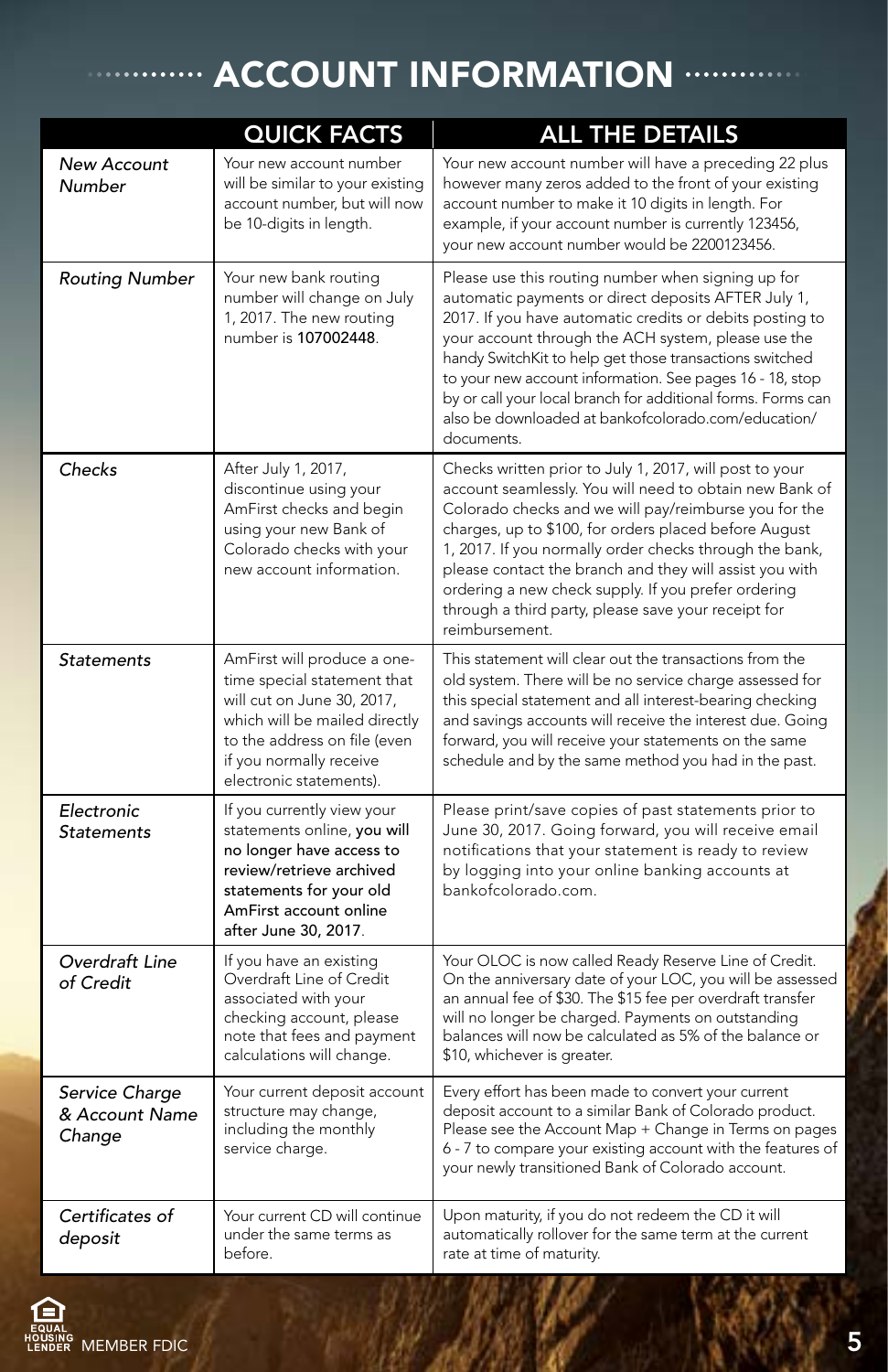### ACCOUNT MAP + CHANGE IN TERMS

The Account Map provides details regarding how your account name and features will change, plus lists specific differences between your AmFirst Bank account and your new Bank of Colorado account – Effective July 1, 2017

| <b>AMFIRST BANK - CURRENT ACCOUNT</b>                                   | <b>BANK OF COLORADO - NEW ACCOUNT</b> |  |
|-------------------------------------------------------------------------|---------------------------------------|--|
| <b>BASIC BUSINESS CHECKING</b>                                          | <b>FREE BUSINESS ACCOUNT</b>          |  |
| <b>FREE BUSINESS ACCOUNT DETAILS</b>                                    |                                       |  |
| • No minimum balance requirement or monthly service charge              |                                       |  |
| • 500 items processed per month at no charge - \$0.25 per item over 500 |                                       |  |

\$5 fee for paper statements per statement cycle - No fee for electronic statements

*\*Paper statement fees will be waived for the first 90 days after July 1, 2017*

#### CHANGE IN TERMS

There is no longer a minimum balance requirement and there is no longer a monthly maintenance fee. A \$5 paper statement fee will be charged if you are not currently enrolled to receive your statements electronically. You may enroll in electronic statements at any time. Statements include check images. Per item limits and charges will change; current structure charges \$0.25 per debited item over 50 per month and \$0.07 per deposited item over 100 per month and the new charge will be \$0.25 per item over 500 per month (no charge for first 500 items).

#### AMFIRST BANK - CURRENT ACCOUNT | BANK OF COLORADO - NEW ACCOUNT

BUSINESS CHECKING WITH INTEREST | COMMERCIAL + INTEREST ACCOUNT

#### COMMERCIAL + INTEREST ACCOUNT DETAILS

- No minimum balance requirement
- **\* \$12 monthly service charge**
- \$0.15 for each paper debit/credit card and \$0.10 for each deposited item
- Earn interest at competitive tiered rates

#### CHANGE IN TERMS

There is no longer a minimum balance requirement. The monthly service charge of \$12 applies, regardless of balance. Per item limits and charges will change; current structure charges \$0.25 per debited item over 50 per month and \$0.07 per deposited item over 100 per month and the new charge will be \$0.15 for each paper debit/credit and \$0.10 for each deposited item. The AmFirst account was previously only offered to sole proprietorships and non-profit organizations, but the Bank of Colorado account is available to all business types.

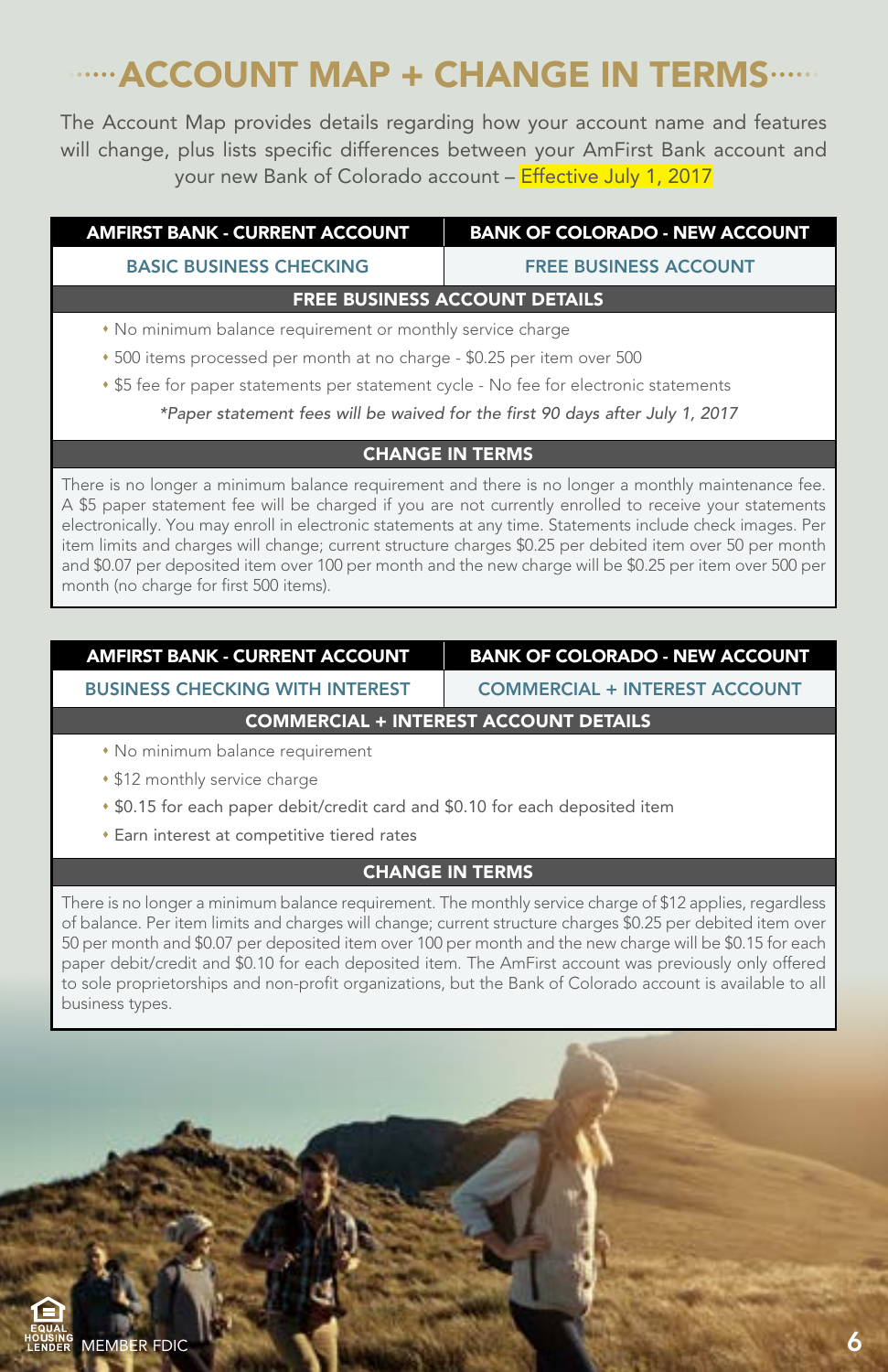### ACCOUNT MAP + CHANGE IN TERMS - CONT.

The Account Map provides details regarding how your account name and features will change, plus lists specific differences between your AmFirst Bank account and your new Bank of Colorado account – Effective July 1, 2017

| <b>AMFIRST BANK - CURRENT ACCOUNT</b>                                                                                                                                    | <b>BANK OF COLORADO - NEW ACCOUNT</b> |  |
|--------------------------------------------------------------------------------------------------------------------------------------------------------------------------|---------------------------------------|--|
| <b>COMMERCIAL CHECKING</b>                                                                                                                                               | <b>BUSINESS ANALYSIS ACCOUNT</b>      |  |
| <b>BUSINESS ANALYSIS ACCOUNT DETAILS</b>                                                                                                                                 |                                       |  |
| • Analysis account - the earnings credit on this account may offset service fees<br>The earnings credit is calculated on the collected balance, less reserve requirement |                                       |  |
| • \$8 monthly service charge                                                                                                                                             |                                       |  |

\$0.15 for each paper debit/credit and \$0.10 for each deposited item

#### CHANGE IN TERMS

The monthly service charge has changed from \$10 to \$8. Monthly service charges and other fees (including ACH, RDC, and wire services, if applicable) may be offset by an earnings credit, which is calculated on the collected balance, less reserve requirement. Per item limits and charges will change; current structure charges \$0.12 per debited item and \$0.10 per credited item and the new charge will be \$0.15 for each paper debit/credit and \$0.10 for each deposited item.

#### AMFIRST BANK - CURRENT ACCOUNT | BANK OF COLORADO - NEW ACCOUNT

BUSINESS PREMIUM<br>MONEY MARKET

MONEY MARKET BUSINESS MONEY MARKET ACCOUNT

#### BUSINESS MONEY MARKET ACCOUNT DETAILS

- Earn interest at competitive, tiered money market rates
- No monthly service charge with minimum daily balance of \$1,000 \$15 service charge per statement cycle if balance falls below the minimum daily balance requirement
- \$10 fee for each withdrawal in excess of 6 during monthly statement cycle

#### CHANGE IN TERMS

The minimum balance requirement of \$1,000 will remain the same. If the account falls below the minimum balance requirement during the statement cycle, a service charge will apply. The service charge fee has changed from \$12 to \$15. The account allows 6 withdrawals per month for free. The excess withdrawal fee will remain the same at \$10 per withdrawal in excess of 6 per statement cycle.

| <b>AMFIRST BANK - CURRENT ACCOUNT</b> | <b>BANK OF COLORADO - NEW ACCOUNT</b>   |
|---------------------------------------|-----------------------------------------|
| <b>BUSINESS STATEMENT SAVINGS</b>     | <b>BUSINESS SAVINGS</b>                 |
|                                       | <b>BUSINESS SAVINGS ACCOUNT DETAILS</b> |
| • Interest-bearing account            |                                         |

- \$9 service charge assessed quarterly if the minimum balance falls below \$200
- Service charge of \$1.25 for each withdrawal over 9 per calendar quarter

#### CHANGE IN TERMS

The minimum balance requirement will increase from \$100 to \$200. If the account balance falls below the minimum balance requirement during the statement cycle, a service charge will apply. The service charge has changed from \$5 per month to \$9 per quarter. Permitted withdrawals will change from 3 per month to 9 per quarter, and the excess withdrawal fee will decrease from \$2 to \$1.25 for each withdrawal in excess of 9 per quarter.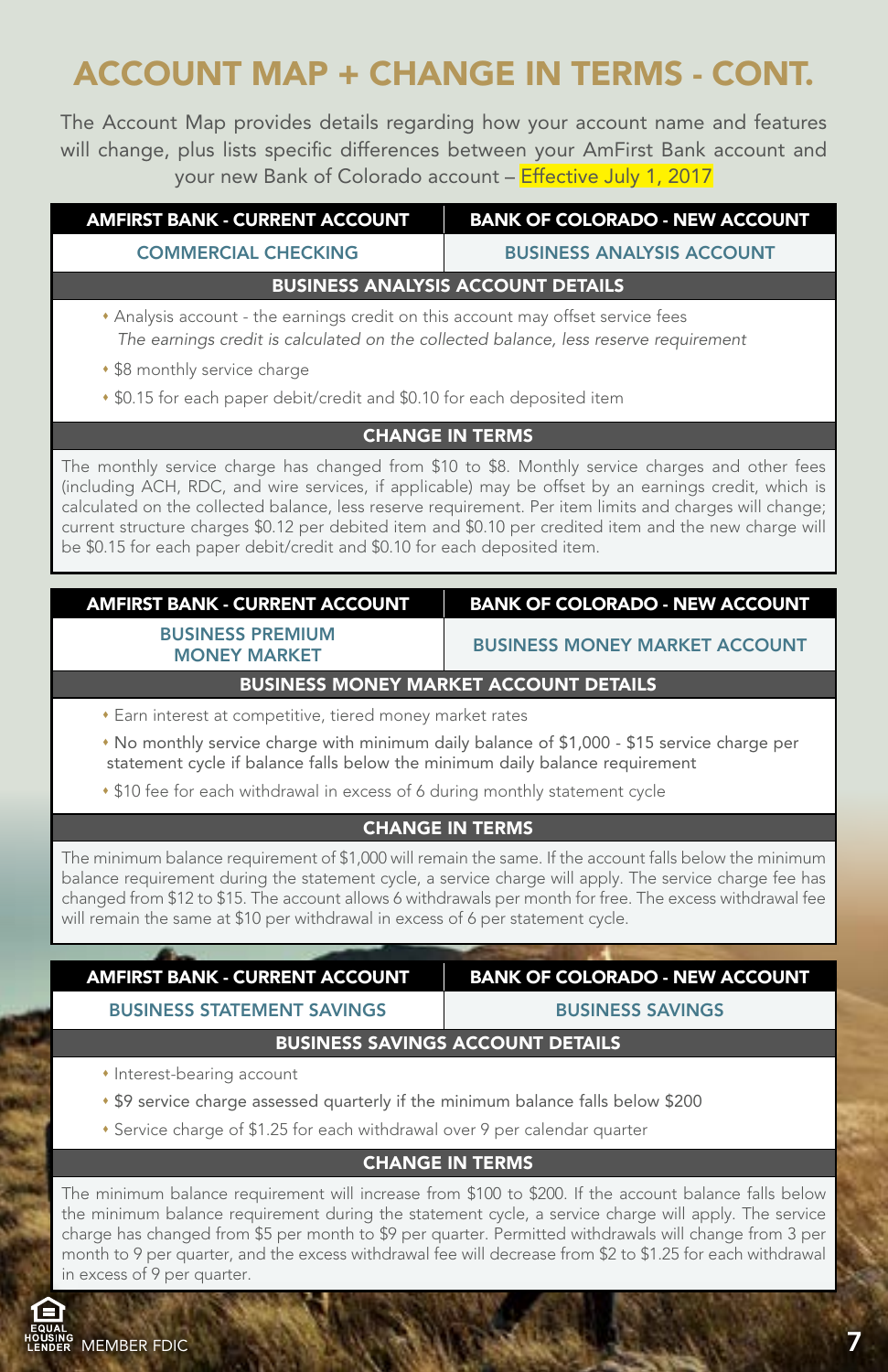#### INTEREST CHANGES  $\ddot{\phantom{0}}$  $\ddot{\phantom{a}}$

#### *LONGMONT MARKET*

| <b>CHANGES IN INTEREST POLICY</b>                                                                                                                                                                                                                                       |                                                                                                                                                                                                                                                                                  |  |  |  |
|-------------------------------------------------------------------------------------------------------------------------------------------------------------------------------------------------------------------------------------------------------------------------|----------------------------------------------------------------------------------------------------------------------------------------------------------------------------------------------------------------------------------------------------------------------------------|--|--|--|
| <b>AMFIRST BANK</b>                                                                                                                                                                                                                                                     | <b>BANK OF COLORADO</b>                                                                                                                                                                                                                                                          |  |  |  |
| Interest at account closure:                                                                                                                                                                                                                                            |                                                                                                                                                                                                                                                                                  |  |  |  |
| If account is closed before interest is accrued,<br>customer does not receive payment of uncredited<br>interest.                                                                                                                                                        | If account is closed before interest is accrued,<br>customer will receive payment of uncredited<br>interest.                                                                                                                                                                     |  |  |  |
| Non-cash items:                                                                                                                                                                                                                                                         |                                                                                                                                                                                                                                                                                  |  |  |  |
| Accrues interest on day of deposit.                                                                                                                                                                                                                                     | Accrues interest the next business day after date<br>of deposit.                                                                                                                                                                                                                 |  |  |  |
| Minimum balance method:                                                                                                                                                                                                                                                 |                                                                                                                                                                                                                                                                                  |  |  |  |
| Minimum balance method before a fee is assessed<br>is based on the daily balance. If the daily balance<br>falls below the minimum balance requirement at<br>any time during the month, the account is assessed<br>the maintenance fee.                                  | Minimum balance method before a fee is assessed<br>is based on the average daily balance. If the<br>average daily balance falls below the minimum<br>balance requirement, the account is assessed the<br>maintenance fee.                                                        |  |  |  |
| Tiered variable interest rates:                                                                                                                                                                                                                                         |                                                                                                                                                                                                                                                                                  |  |  |  |
| Business Interest-bearing checking accounts:                                                                                                                                                                                                                            |                                                                                                                                                                                                                                                                                  |  |  |  |
| 3 Tiers:<br>$$0 - $1,499.99 = 0\%$ interest<br>$$1,500 - $9,999.99 = 0.10\%$ interest<br>$\cdot$ \$10,000 and above = 0.15% interest                                                                                                                                    | 3 Tiers:<br>$$0 - $199,999.99 = 0.01\%$ interest<br>* \$200,000 - \$499,999.99 = 0.10% interest<br>• \$500,000 and above = 0.15% interest                                                                                                                                        |  |  |  |
| <b>Business Money Market account:</b>                                                                                                                                                                                                                                   |                                                                                                                                                                                                                                                                                  |  |  |  |
| 6 Tiers:<br>$$0 - $999.99 = 0\%$ interest<br>$\cdot$ \$1,000 - \$9,999.99 = 0.10% interest<br>$$10,000 - $24,999.99 = 0.10\%$ interest<br>* \$25,000 - \$49,999.99 = 0.15% interest<br>\$50,000 - \$100,000 = 0.20% interest<br>\$100,000.01 and above = 0.25% interest | 6 Tiers:<br>$$0 - $999.99 = 0\%$ interest<br>$\cdot$ \$1,000 - \$24,999.99 = 0.01% interest<br>* \$25,000 - \$99,999.99 = 0.05% interest<br>◆ \$100,000 - \$499,999.99 = 0.15% interest<br>\$500,000 - \$999,999.99 = 0.20% interest<br>• \$1,000,000 and above = 0.30% interest |  |  |  |
| Variable Interest Rates:                                                                                                                                                                                                                                                |                                                                                                                                                                                                                                                                                  |  |  |  |
| <b>Business Savings account:</b>                                                                                                                                                                                                                                        |                                                                                                                                                                                                                                                                                  |  |  |  |
| • 0.05% interest                                                                                                                                                                                                                                                        | • 0.35% interest                                                                                                                                                                                                                                                                 |  |  |  |
|                                                                                                                                                                                                                                                                         | ***INTEREST RATES BASED ON MARKET AND SUBJECT TO CHANGE WITHOUT NOTICE***                                                                                                                                                                                                        |  |  |  |

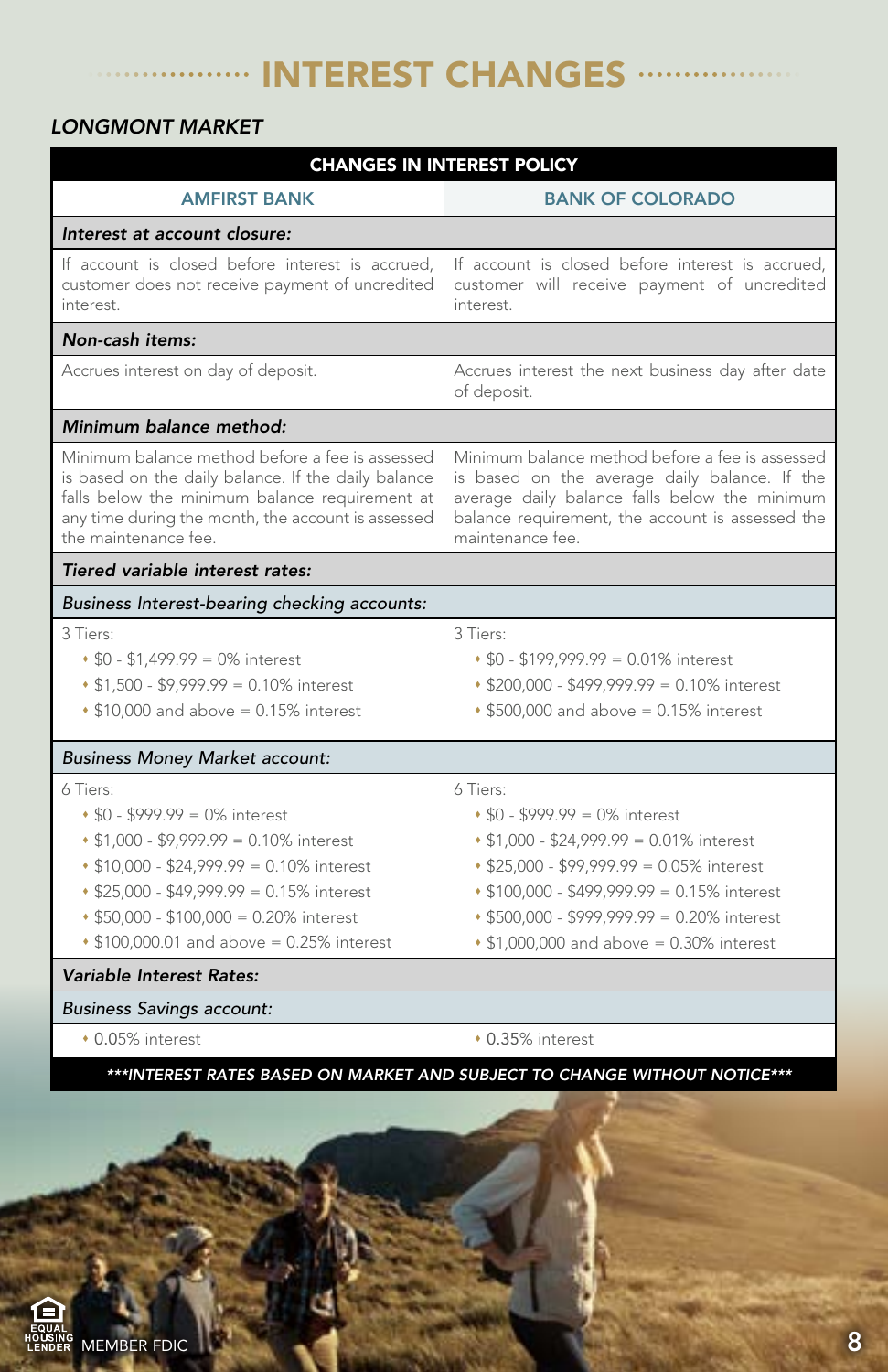#### FEE CHANGES ·· ö

|                                                                                                                     | <b>AmFirst Bank</b>   | <b>Bank of Colorado</b>              |
|---------------------------------------------------------------------------------------------------------------------|-----------------------|--------------------------------------|
| <b>EARLY ACCOUNT CLOSURE</b>                                                                                        | \$10 within 90 days   | \$75 within 6 months                 |
|                                                                                                                     | of opening            | of opening                           |
| FOREIGN ATM FEE (NON-BOC ATM)                                                                                       | \$1.50                | \$1.50                               |
| <b>REPLACE PIN</b>                                                                                                  | \$2                   | <b>FREE</b>                          |
| <b>REPLACE CARD</b>                                                                                                 | \$10                  | \$10                                 |
| ATM/VISA CHECK CARD ANNUAL FEE                                                                                      | \$12                  | <b>FREE</b>                          |
| <b>CASHIER'S CHECK FEE</b>                                                                                          | \$12                  | \$4                                  |
| <b>CHECK COPIES</b>                                                                                                 | \$1                   | \$2                                  |
| <b>CONSUMER READY RESERVE OVERDRAFT</b><br>PROTECTION ANNUAL FEE                                                    | N/A                   | \$30                                 |
| <b>COLLECTIONS - INCOMING</b>                                                                                       | \$30                  | \$15                                 |
| <b>COLLECTIONS - OUTGOING</b>                                                                                       | \$30                  | \$15                                 |
| <b>CURRENCY/COIN ORDERS</b>                                                                                         | \$5                   | <b>FREE</b>                          |
| <b>DEPOSIT CORRECTIONS</b>                                                                                          | \$1                   | <b>FREE</b>                          |
| <b>DORMANT ACCOUNT FEE</b> (per month, if<br>customer has lost permanent contact with<br>the bank)                  | \$5                   | \$10                                 |
| <b>INACTIVE CHECKING ACCOUNT FEE</b>                                                                                |                       |                                      |
| • per month if for previous 12 months (personal<br>account) there is no activity on the account                     | \$5                   | \$10                                 |
| • per month if for previous 6 months (business<br>account) there is no activity on the account                      | \$5 (after 12 months) | \$10                                 |
| <b>INACTIVE SAVINGS ACCOUNT FEE</b><br>(per month if for previous 24 months there is<br>no activity on the account) | \$5 (after 12 months) | \$10                                 |
| <b>FOREIGN ITEM</b>                                                                                                 | \$30                  | \$15                                 |
| <b>FOREIGN CURRENCY DRAFT ORDER</b>                                                                                 | <b>FREE</b>           | \$25                                 |
| <b>ONLINE BANKING ACCESS</b>                                                                                        | <b>FREE</b>           | <b>FREE</b>                          |
| <b>POPMONEY FEE</b>                                                                                                 | \$0.75 per transfer   | \$0.50 per transfer                  |
| POPMONEY INSTANT PAYMENT                                                                                            | \$1.50 per transfer   | \$3.00 per transfer                  |
| POPMONEY REQUEST MONEY FEE<br>$($0.00 - $250.00)$                                                                   | \$0.75 per transfer   | \$0.50 per transfer                  |
| POPMONEY REQUEST MONEY FEE<br>$($250.01-$999.99)$                                                                   | \$0.75 per transfer   | \$0.75 per transfer                  |
| POPMONEY REQUEST MONEY FEE<br>(over \$1,000.00)                                                                     | \$0.75 per transfer   | \$1.50 per transfer                  |
| POPMONEY FEE TO SEND EGREETING                                                                                      | \$0.25                | Not available                        |
| POPMONEY FEE TO STOP PAYMENT                                                                                        | \$30                  | <b>FREE</b>                          |
| <b>TRANSFER NOW STANDARD DELIVERY</b><br><b>INBOUND</b>                                                             | Not available         | \$2 per transfer over<br>5 per month |
| <b>TRANSFER NOW STANDARD DELIVERY</b><br><b>OUTBOUND</b>                                                            | Not available         | \$2 per transfer                     |
| <b>TRANSFER NOW NEXT BUSINESS DAY</b><br><b>OUTBOUND</b>                                                            | Not available         | \$2 per transfer                     |
| TELEBANK ACCESS - TELEPHONE BANKING                                                                                 | <b>FREE</b>           | <b>FREE</b>                          |
| <b>GARNISHMENT OR LEVY</b>                                                                                          | \$100                 | \$50                                 |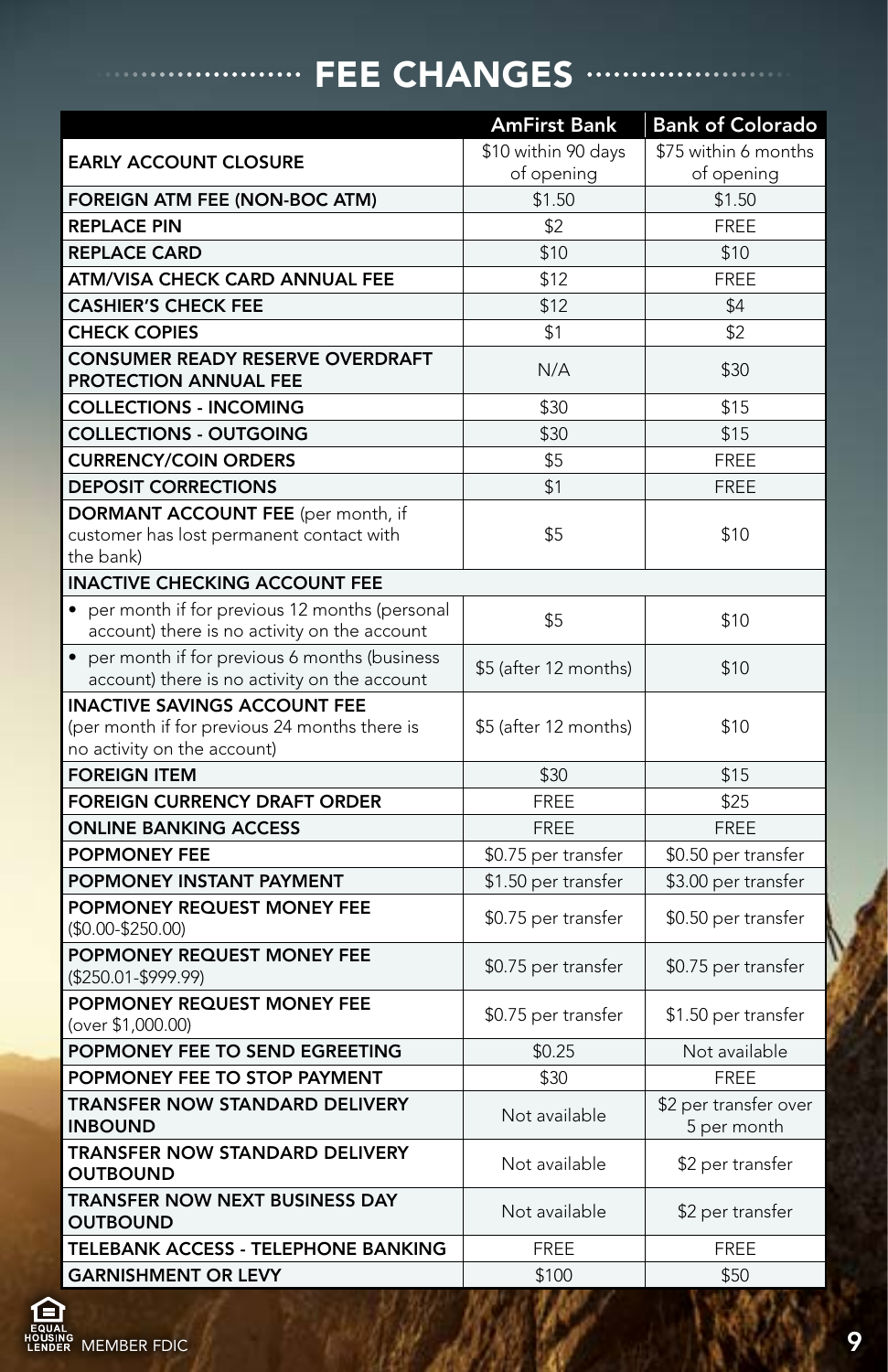### FEE CHANGES - CONT. ......

|                                                                                           | <b>AmFirst Bank</b>                             | <b>Bank of Colorado</b>                            |
|-------------------------------------------------------------------------------------------|-------------------------------------------------|----------------------------------------------------|
| <b>MONEY ORDER FEE</b>                                                                    | \$4                                             | \$3                                                |
| <b>NIGHT DEPOSIT BAG - ZIPPER</b>                                                         | \$1                                             | \$2                                                |
| NIGHT DEPOSIT BAG - LOCK BAG                                                              | \$10                                            | \$25                                               |
| <b>OVERDRAFT SWEEP SET-UP FEE</b>                                                         | N/A                                             | \$20                                               |
| <b>OVERDRAFT SWEEP</b>                                                                    | \$15 per sweep                                  | \$2 per sweep                                      |
| <b>RESEARCH</b>                                                                           | \$25 per hour                                   | \$25 per hour<br>(\$10 minimum)                    |
| RETURNED DEPOSIT ITEM (BUSINESSES)                                                        | \$5 (all accounts)                              | \$5 (business<br>accounts only)                    |
| <b>SPECIAL STATEMENT</b>                                                                  | \$3                                             | \$3                                                |
| <b>STOP ITEM CHARGE</b>                                                                   | \$30                                            | \$28                                               |
| <b>WIRE TRANSFER - INCOMING</b>                                                           | \$15                                            | \$5                                                |
| <b>WIRE TRANSFER - OUTGOING</b>                                                           | \$15                                            | \$20                                               |
| <b>WIRE TRANSFER - INTERNATIONAL</b>                                                      | \$60                                            | \$55                                               |
| <b>COIN COUNTING</b>                                                                      | <b>FREE</b>                                     | 1% of total<br>$($5.00$ minimum)                   |
| PINNPAY (CONSUMER)                                                                        | \$5 per month                                   | <b>FREE</b>                                        |
| PINNPAY - OVERNIGHT CHECK FEE                                                             | \$14.95                                         | \$14.95                                            |
| PINNPAY - SAME DAY RUSH DELIVERY FEE                                                      | \$9.95                                          | \$9.95                                             |
| <b>NSF/OVERDRAFT FEES FOR CONSUMERS:</b>                                                  |                                                 |                                                    |
| • "NSF Item Paid" fee for items \$10.00 or less                                           | \$33 per item                                   | \$10 per item                                      |
| • "NSF Item Paid" fee for items \$10.01 or higher                                         | \$33 per item                                   | \$32 per item                                      |
| • "NSF Item Returned" fee for items \$10.00 or less                                       | \$33 per item                                   | \$10 per item                                      |
| • "NSF Item Returned" fee for items \$10.01<br>or higher                                  | \$33 per item                                   | \$32 per item                                      |
| <b>OVERDRAFT FEE</b>                                                                      | \$33 for each<br>7 consecutive<br>business days | \$4 per day after<br>4th business day<br>overdrawn |
| <b>MAXIMUM DAILY NSF FEE</b> (includes paid or<br>returned fees, excludes overdraft fees) | \$132                                           | \$196                                              |
| <b>NSF/OVERDRAFT FEES FOR BUSINESS:</b>                                                   |                                                 |                                                    |
| · "NSF Item Paid" fee                                                                     | \$33 per item                                   | \$32 per item                                      |
| · "NSF Item Returned" fee                                                                 | \$33 per item                                   | \$32 per item                                      |
| • Overdraft fee                                                                           | \$33 for each<br>7 consecutive<br>business days | \$4 per day                                        |
| <b>SAFE DEPOSIT BOXES</b>                                                                 |                                                 |                                                    |
| • $3''x5''$                                                                               | \$25 annually                                   | \$40 annually                                      |
| $• 5'' \times 5''$                                                                        | \$37 annually                                   | \$50 annually                                      |
| $\overline{\bullet}$ 3"x10"                                                               | \$45 annually                                   | \$50 annually                                      |
| $• 5'' \times 10''$                                                                       | \$50 annually                                   | \$60 annually                                      |
| • $10'' \times 10''$                                                                      | \$100 annually                                  | \$125 annually                                     |

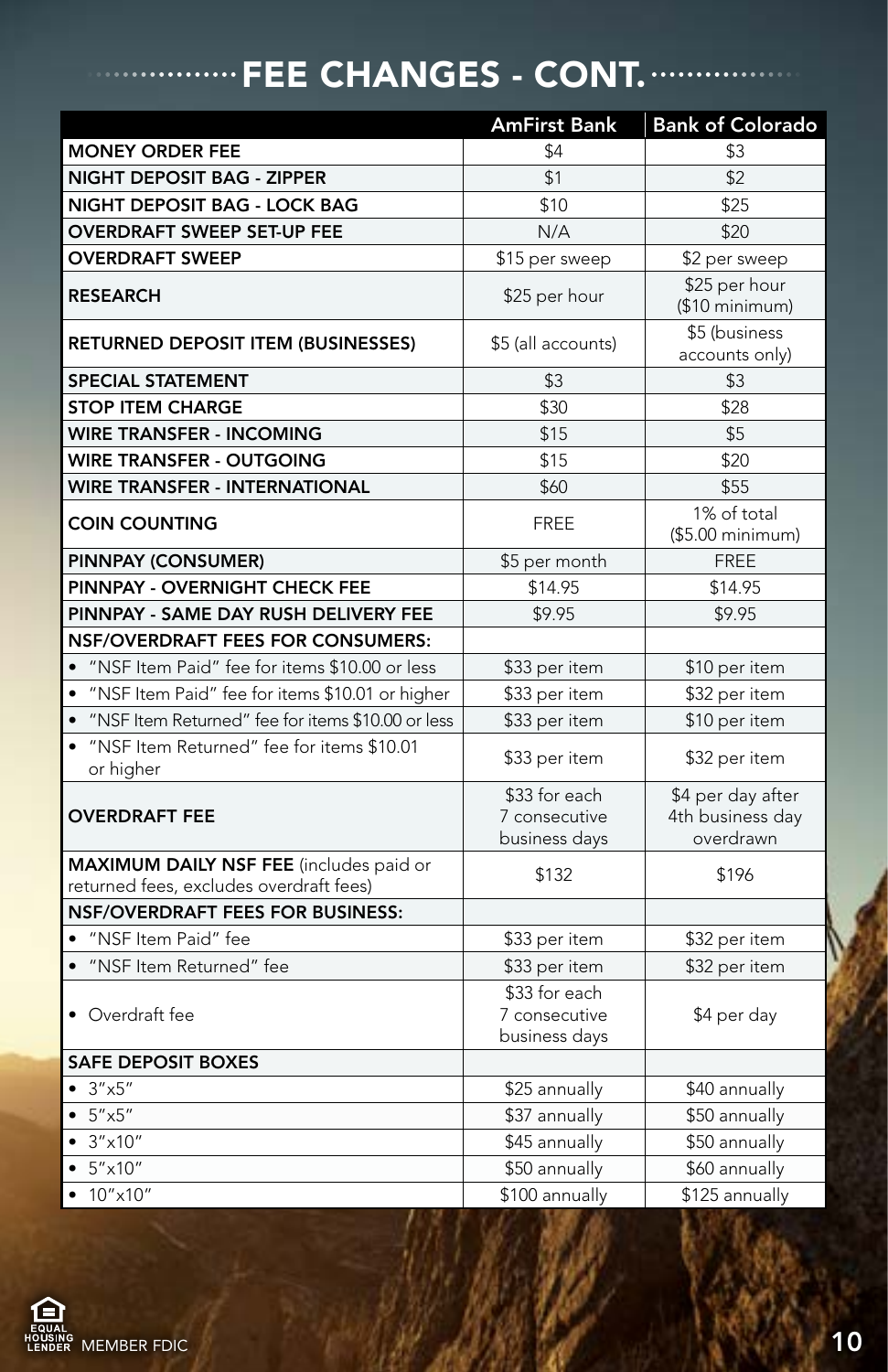### DEBIT CARD

BANK OF COLORADO VISA® BUSINESS DEBIT CARD: You will receive a new Bank of Colorado debit card around mid-June to replace your current card. Your current AmFirst Bank debit card will continue to work through July 1, 2017, after which the card should be destroyed and you should begin using your new Bank of Colorado card. If you have not received your new card by the end of June, please contact your local branch and request a replacement card, or we can provide you with a new card same day at one of these locations:

- 916 S. Main Street, Suite 100, Longmont CO (after July 1, 2017)
- 5201 S. Yosemite Street, Greenwood Village CO (after July 1, 2017)
- 1801 Broadway, Suite 100, Denver CO
- 300 Union Blvd, Suite 100, Lakewood CO

Your new card will need to be activated prior to use. You may activate your card as soon as you receive it, but it will not be tied to your account and cannot be used before July 1, 2017. To activate your card, call the number on the sticker affixed to the card. You will need to provide the card number, the last 4 digits of the business tax ID number and the business zip code. During activation, you will be able to select your 4 digit PIN code.

Your new Bank of Colorado debit card has no annual fee and your card limits will remain the same.

PLEASE NOTE: Your new Bank of Colorado VISA® debit card will have a new number; your old number will not be valid after July 1, 2017. If you have recurring charges on your card (e.g. utility payments, membership dues, etc.), please make sure to contact the merchant and provide your new card number to maintain uninterrupted service.

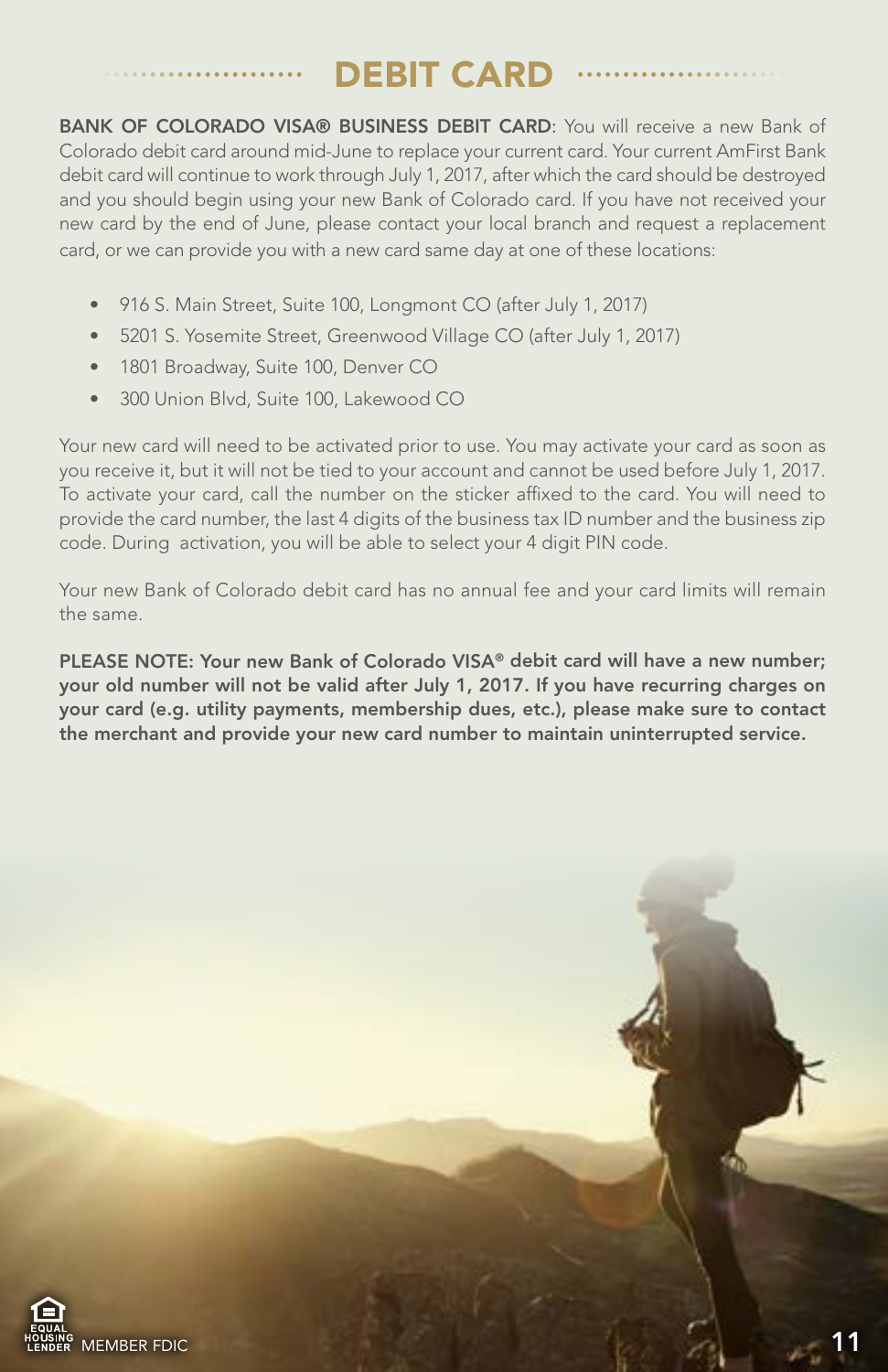### ONLINE BANKING

Get tips and step-by-step instructions for using Bank of Colorado online banking and its multiple features in our Online Education Center. Simply click on the Product Education Video link under our Education section of bankofcolorado.com to launch the help center.

24-HOUR ONLINE BANKING: Beginning July 3, 2017, you can start using Bank of Colorado's online banking services at our website **bankofcolorado.com**. Your current online banking services at amfirstbank.com will no longer be available after June 30, 2017. If you need to make copies of your statements from amfirstbank.com, please do so before July 1, 2017.

#### HOW TO START USING BUSINESS ONLINE BANKING

#### *For Customers Who Logged into the AmFirst Site Using the Business Portal:*

You will be contacted by a Cash Manager regarding your new online banking access ID and provided instructions for retrieving your temporary password. After you receive your login credentials, from a personal computer you'll enter your access ID in the 'Account Login' box at bankofcolorado.com. You must click "Business Login" after your access ID is entered; hitting the enter key will redirect you to the personal login portal and you will not be able to view your accounts. After you click "Business Login," the next screen will prompt for your temporary password that was provided to you via email from the Business Help Desk. You will then need to verify your email address, setup security questions and establish your new password. Your new password must contain 1 uppercase letter, 1 lowercase letter, and 1 special character (i.e. !, #, %). Once you have successfully logged in you will be able to view your accounts and access any additional services in which you have enrolled through your Cash Manager. If you need assistance, please call the Business Help Desk at 1.800.789.7156.

#### *For Customers Who Logged into the AmFirst Site Using the Personal Portal:*

From a personal computer, go to bankofcolorado.com and click on FIRST TIME LOGIN near the login section. Choose your account type from the drop-down menu, then enter your new 10 digit account number. Enter your Social Security Number, then enter your PIN. Your PIN is the last 4 digits of Social Security Number. Enter your email address, then enter it again to confirm. Click ENROLL. Follow the instructions to sign up for electronic statements and mobile account alerts, if desired. Once the process is complete, you will be able to view your accounts online. If you need assistance, please call the Consumer Help Desk at 1.800.227.7715.

MOBILE BANKING: Take advantage of this convenient and free service for online banking customers. With mobile banking you can view activity, transfer funds, pay bills, make deposits, find branch locations and more - all from your smartphone or tablet. Once you have established your online account from a desktop computer, simply download the app by searching "Bank of Colorado" in the iPhone App Store or Google Play Store. The business app is white with a black diamond logo (for use if you login using the business online portal). The consumer app is black with a gold diamond logo (for use if you login using the personal online portal).

#### CONSUMER HELP DESK:

Phone number: 1.800.227.7715 Hours: Mon-Fri….…....6:00 a.m. – 9:00 p.m. MST Sat-Sun…….…..9:00 a.m. – 5:00 p.m. MST

#### BUSINESS HELP DESK:

Phone number: 1.800.789.7156 Hours: Mon-Fri…...…..7:00 a.m. – 5:00 p.m. MST

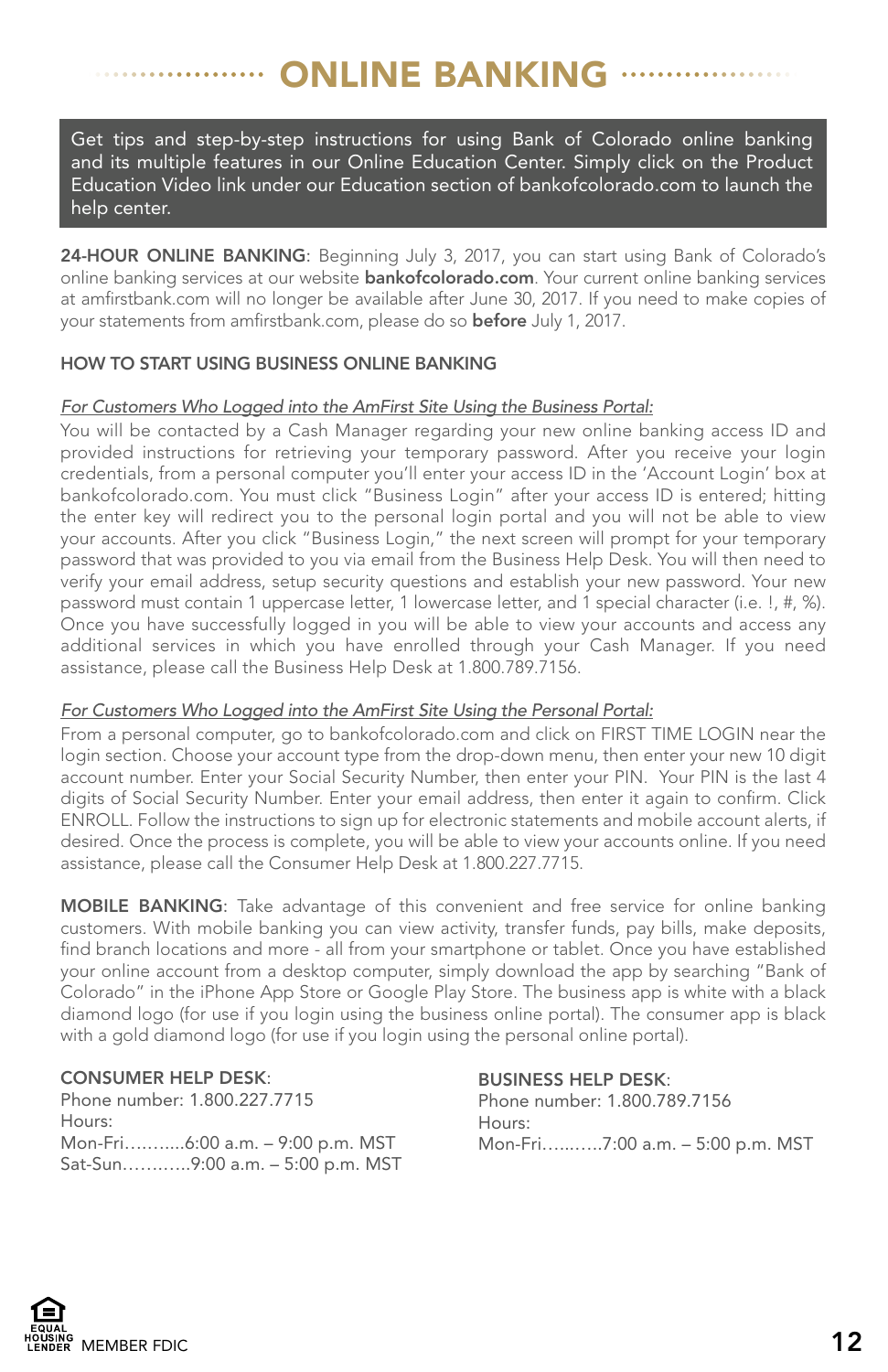### OVERDRAFT PROTECTION SERVICES

#### READY RESERVE LINE OF CREDIT

*If you have an existing Overdraft LOC with AmFirst, your LOC will be converted to a Ready Reserve LOC with changes to the fee structure.* Notably, there is a LOC annual fee of \$30. The LOC provides advances in \$100 increments to cover your checking account overdrafts, up to your LOC limit. The "per transfer" fee of \$15 charged on your AmFirst LOC no longer applies for these advances. The minimum monthly payment on outstanding balances will now be calculated as 5% of the balance or \$10, whichever is greater. The LOC agreement contains specific terms and conditions that cover both the Bank and you as the borrower.

#### OVERDRAFT SWEEP (ACCOUNT HOLDER FUNDS FROM ANOTHER DEPOSIT ACCOUNT)

Business checking account holders who also maintain another deposit account with our Bank, including either checking or savings, may enter into a Sweep Agreement which will authorize us to sweep funds from one of your other deposit accounts into your checking account to cover overdrafts. There is a one-time Overdraft Sweep set-up fee of \$20 and transfers occur in increments of \$100. There will be a fee of \$2 for each sweep completed. If there is not \$100 available in the account funds are to be swept from, the Sweep Agreement provides for sweeping the amount available. *If you already have an Overdraft Sweep set-up on your existing AmFirst account, you will not be charged a sweep set-up fee but the \$2 fee per sweep transfer will apply.* The set-up fee only applies to new sweep agreements.

The sweep of funds from the additional checking or savings account to cover overdrafts does not modify the terms and conditions of any of the deposit accounts, and they will remain subject to the account's individual terms and conditions, which are not modified by executing a Sweep Agreement. If a sweep is made into your business checking account to cover overdrafts, the Bank retains the right to require not less than 7 days written notice of withdrawal depending on the account type from which the funds are being swept. Sweep Agreements remain in effect until terminated by the account holder and can be terminated by the Bank at any time. Some sweep transaction limitations may apply if sweeping from a money market or savings account.

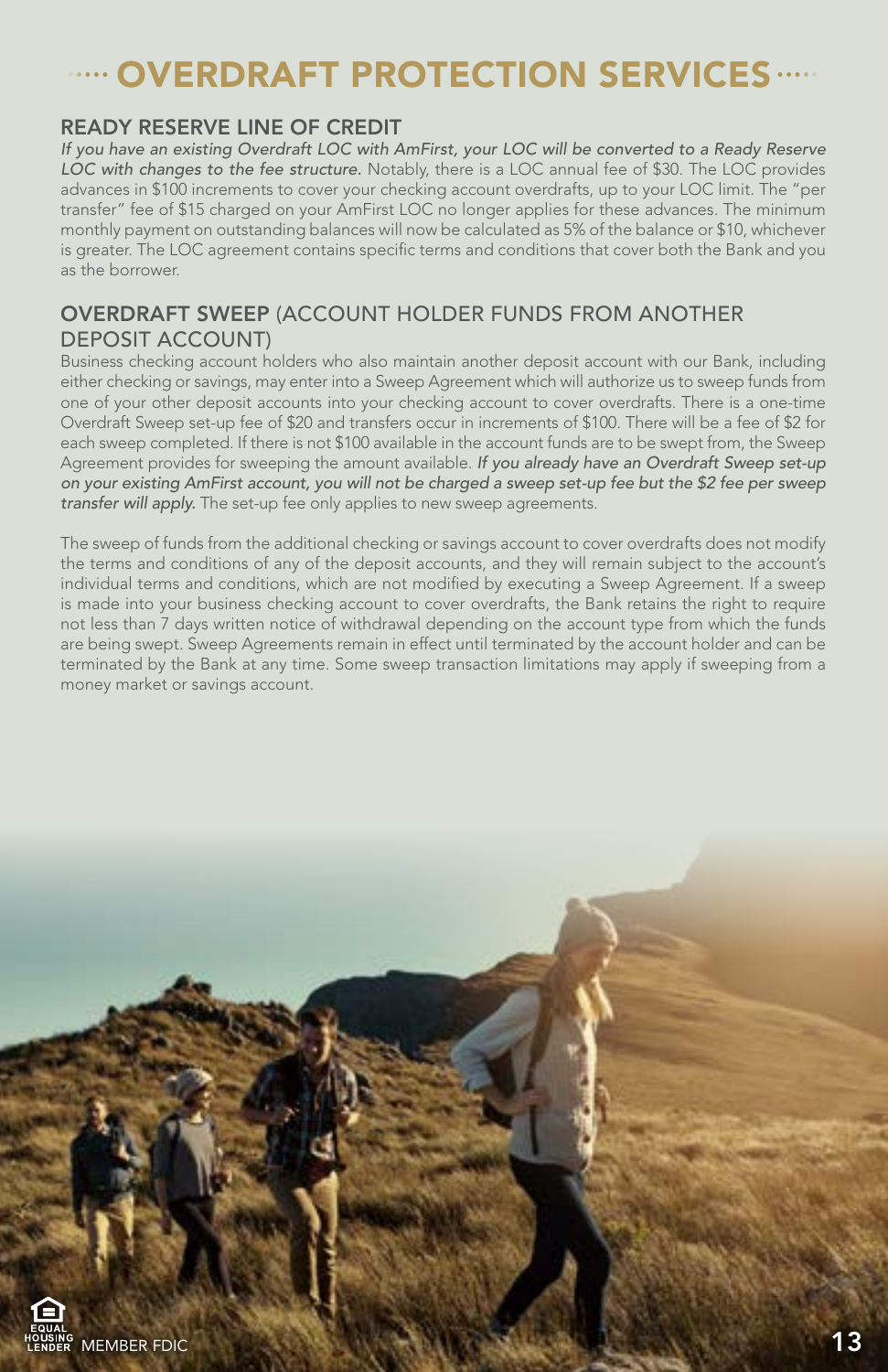### **WILD BUSINESS BANKING ACCOUNT OPTIONS .....**

| <b>ACCOUNT</b>                                                                                                                                                                                                                                  | <b>SERVICE CHARGE</b>                                                                      | <b>OTHER FEES</b>                                                                                           | <b>EARNS INTEREST</b>                               |
|-------------------------------------------------------------------------------------------------------------------------------------------------------------------------------------------------------------------------------------------------|--------------------------------------------------------------------------------------------|-------------------------------------------------------------------------------------------------------------|-----------------------------------------------------|
| <b>FREE BUSINESS</b><br><b>ACCOUNT</b><br>Even with a low balance, this<br>simple and straightforward<br>account is free of monthly service<br>charges.                                                                                         | None                                                                                       | Allows 500 items<br>per month and<br>\$.25 per item<br>over 500<br>Paper Statement<br>\$5 monthly           | No                                                  |
| <b>CORPORATE ACCOUNT</b><br>Make the money in your business<br>banking account work for you.<br>The earnings credit on this<br>account may offset service fees.<br>(Earnings credit is calculated<br>on the collected balance less<br>reserve.) | \$8 per month                                                                              | \$.15 for each<br>paper debit/<br>credit<br>\$.10 for each<br>deposited item                                | Nο                                                  |
| <b>COMMERCIAL+INTEREST</b><br><b>ACCOUNT</b><br>Earn interest regardless of<br>balance. Competitive tiered<br>interest rates *                                                                                                                  | \$12 per month                                                                             | \$.15 for each<br>paper debit/<br>credit<br>\$.10 for each<br>deposited item                                | Yes, competitive<br>tiered rates on all<br>balances |
| <b>BUSINESS MM</b><br><b>ACCOUNT</b><br>Money Market account for<br>businesses that want to earn<br>interest and still have access to<br>funds.                                                                                                 | None or \$15 if<br>balance falls below<br>\$1,000                                          | \$10 for each<br>withdrawal over<br>6 per month                                                             | Yes, with balance<br>of \$1,000                     |
| <b>BUSINESS SAVINGS</b><br><b>ACCOUNT</b><br>A basic account that earns<br>interest and provides easy access<br>to your funds.*                                                                                                                 | Quarterly service<br>charge of \$9 if the<br>daily minimum<br>balance falls below<br>\$200 | \$1.25 for each<br>withdrawal over 9<br>per calendar<br>quarter<br>Maximum of 3<br>withdrawals per<br>month | Yes                                                 |

*\*Some restrictions may apply. Please see your local branch for more information.*

#### BUSINESS LOANS AND LINES OF CREDIT

COMMERCIAL LOANS - our commercial loans can bridge your cash flow gaps, whether you're starting a business or you're ready to expand. While you're focusing on your business and making it profitable, we are right by your side to make sure you have the necessary cash and resources. We'll navigate you through the application process – making it smooth and simple. And, we save you time and money by giving you the best rates available and turning your application around quickly.

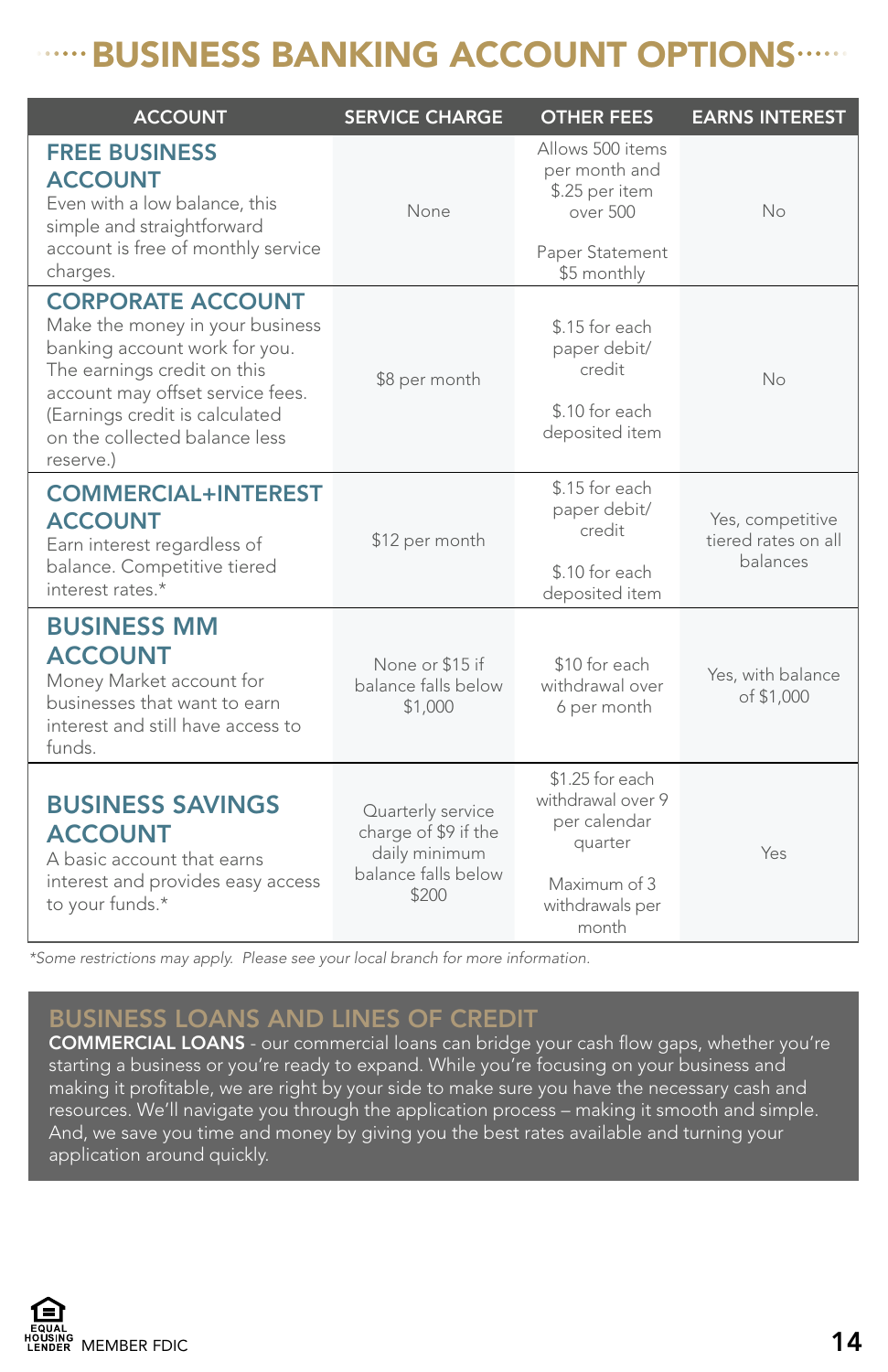### **"BUSINESS BANKING ACCOUNT OPTIONS CONT."**

#### BUSINESS MOBILE BANKING

Our Mobile Business Banking lets you bank anytime, anywhere from your smartphone. It's easy, convenient and secure.

- View account balances and transaction history
- View check images
- **\*** Transfer funds from a template
- Approve or reject funds, ACH and Wire transfers
- Make mobile deposits
- **Receive alerts for pending approvals**
- Pay bills

#### CASH MANAGEMENT SERVICES

- **CREDIT CARD PROCESSING:** an easier way of collecting payment, which helps with company cash flow
- **EFTPS GOVERNMENT TAX SYSTEM PAYMENT:** offering you the convenience of tax payment at your fingertips
- ONLINE BANKING FOR BUSINESS: real-time internet banking for our business clients permits you to manage your cash portfolios anytime, anywhere
- POSITIVE PAY: an improved check disbursement method that saves time and reduces your risk for fraud
- BILL PAY FOR BUSINESS: a bill payment system that helps you make payments efficiently, saving time and money
- REMOTE DEPOSIT CAPTURE: allows you to scan checks received from customers and submit deposits electronically to the bank 24 hours a day
- OTHER CASH MANAGEMENT AND BUSINESS SERVICES:
	- Funds transfer service
	- ACH transfer service
	- Check reconciliation service
	- Wire transfers
	- Reloadable cards
	- $\cdot$  Lockbox

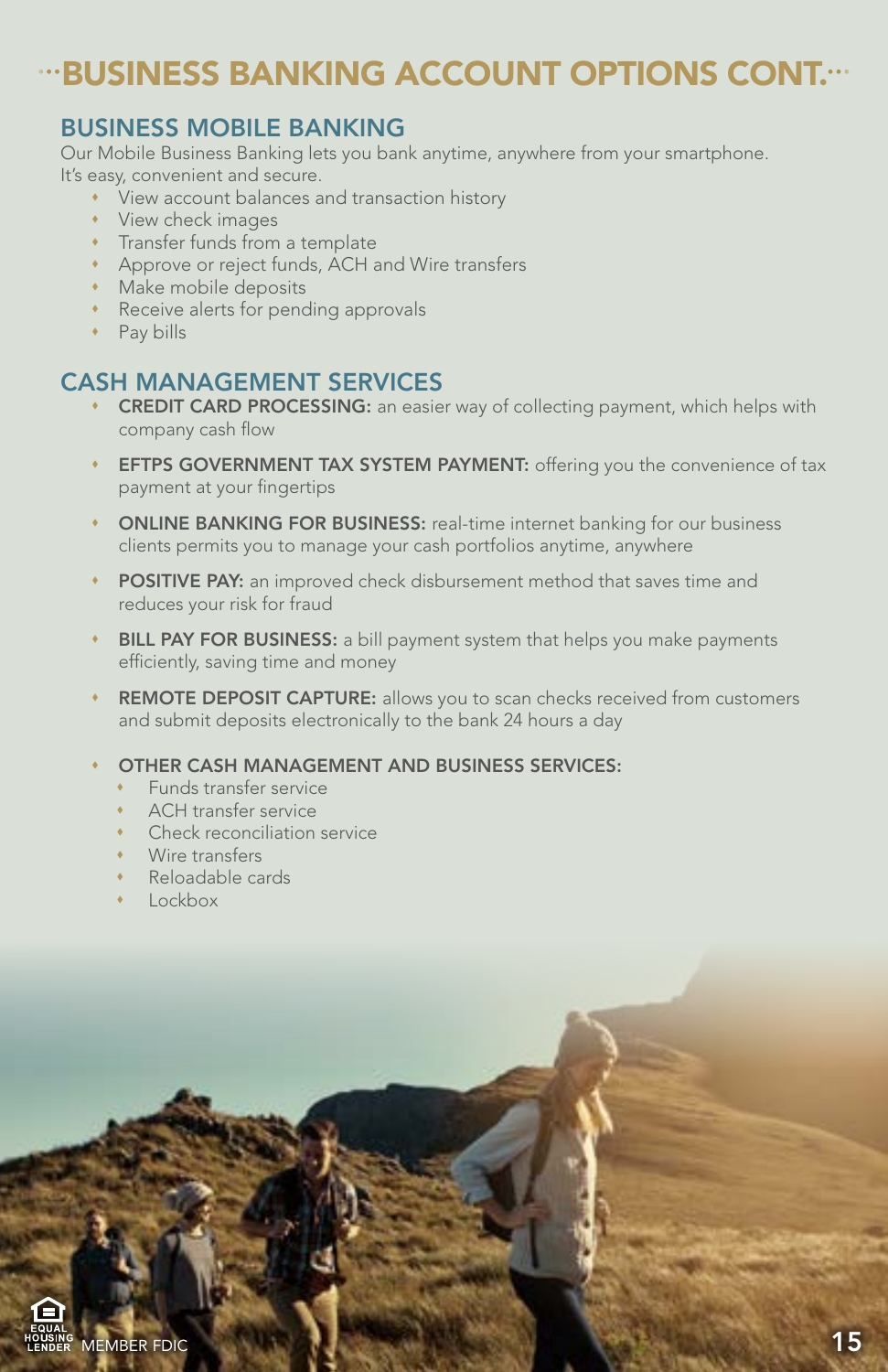### **SWITCHKIT** QUICK CHECKLIST

YOUR NEW 10 DIGIT ACCOUNT #

YOUR **ROUTING # 107002448** 

#### **DIRECT DEPOSITS**

| <b>COMPANY</b> (Name/Address) | <b>DATE LETTER MAILED</b> | <b>ESTIMATED SWITCHING</b><br><b>DATE</b> (Assume 2 months) | <b>STATUS</b> |
|-------------------------------|---------------------------|-------------------------------------------------------------|---------------|
|                               |                           |                                                             |               |
|                               |                           |                                                             |               |
|                               |                           |                                                             |               |
|                               |                           |                                                             |               |
|                               |                           |                                                             |               |

#### **AUTOMATIC PAYMENTS**

| <b>COMPANY</b> (Name/Address) | <b>DATE LETTER MAILED</b> | <b>ESTIMATED SWITCHING</b><br><b>DATE</b> (Assume 2 months) | <b>STATUS</b> |
|-------------------------------|---------------------------|-------------------------------------------------------------|---------------|
|                               |                           |                                                             |               |
|                               |                           |                                                             |               |
|                               |                           |                                                             |               |
|                               |                           |                                                             |               |
|                               |                           |                                                             |               |

**AMOUNT DATE CLEARED**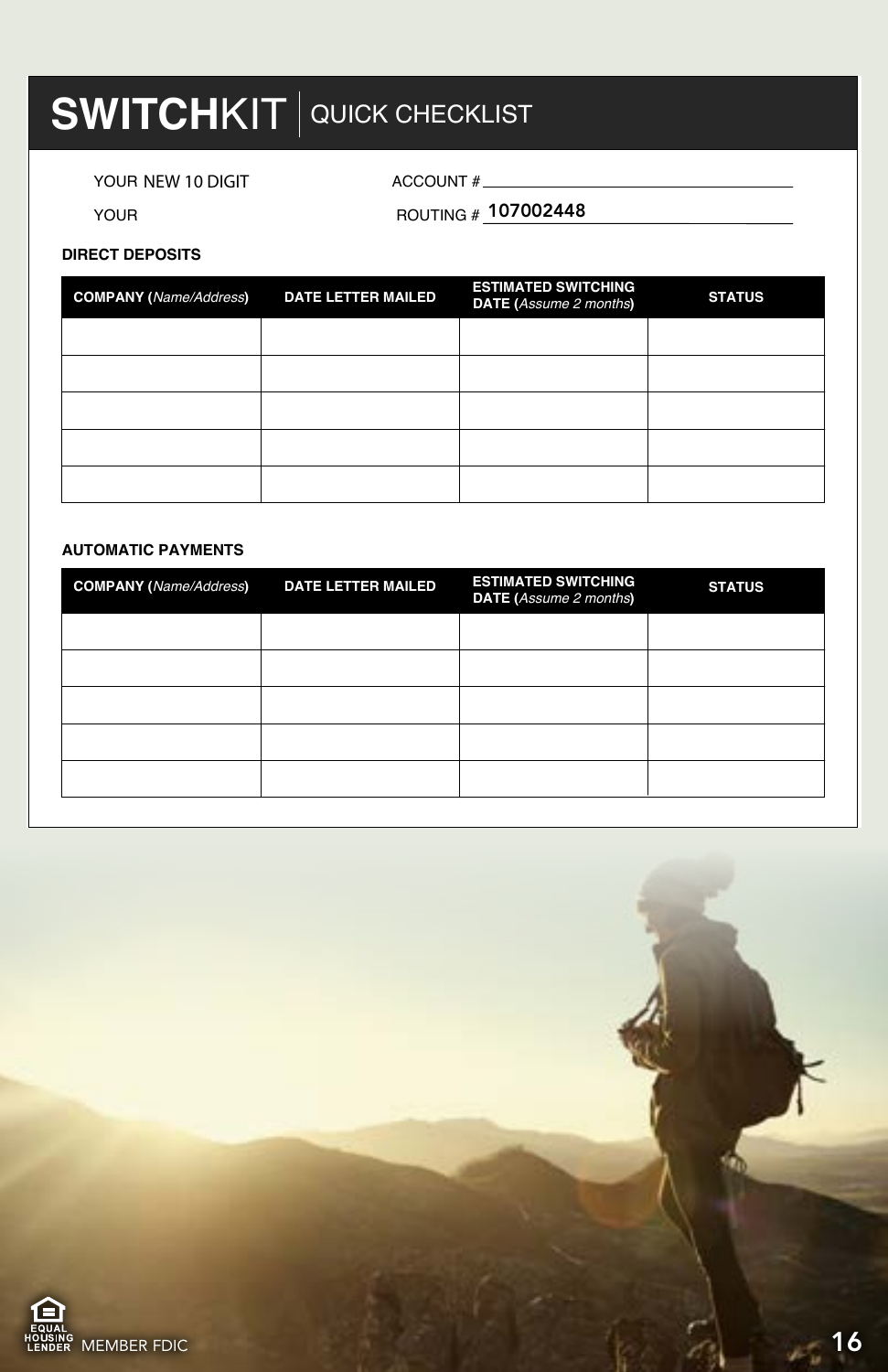## **SWITCHKIT** AUTOMATIC DEPOSITS

| DATE<br><u> 1989 - Andrea State Barbara, amerikan personal dan personal dan personal dan personal dan personal dan personal dan personal dan personal dan personal dan personal dan personal dan personal dan personal dan personal dan </u>                 |
|--------------------------------------------------------------------------------------------------------------------------------------------------------------------------------------------------------------------------------------------------------------|
|                                                                                                                                                                                                                                                              |
| ADDRESS <b>Example 2008</b> and 2008 and 2008 and 2008 and 2008 and 2008 and 2008 and 2008 and 2008 and 2008 and 2008 and 2008 and 2008 and 2008 and 2008 and 2008 and 2008 and 2008 and 2008 and 2008 and 2008 and 2008 and 2008 a                          |
|                                                                                                                                                                                                                                                              |
| <b>RE: INSTRUCTIONS FOR CHANGING AUTOMATIC DEPOSIT</b>                                                                                                                                                                                                       |
| Dear Sir or Madam,                                                                                                                                                                                                                                           |
| I have recently changed banks and will need to have my automatic deposit switched from my old account to my<br>new account with Bank of Colorado. Below you will find any personal information you may need to aid in this<br>process.                       |
| NAME And the contract of the contract of the contract of the contract of the contract of the contract of the contract of the contract of the contract of the contract of the contract of the contract of the contract of the c                               |
|                                                                                                                                                                                                                                                              |
|                                                                                                                                                                                                                                                              |
| DEPOSIT AMOUNT (if applicable)<br><u> 1989 - Johann Stein, mars and de Branch and de Branch and de Branch and de Branch and de Branch and de Branch</u>                                                                                                      |
| I currently have my automatic deposit going to:                                                                                                                                                                                                              |
|                                                                                                                                                                                                                                                              |
| ACCOUNT#<br><u> 1980 - Johann Stoff, die besteht der Stoff aus der Stoff aus der Stoff aus der Stoff aus der Stoff aus der S</u>                                                                                                                             |
|                                                                                                                                                                                                                                                              |
| Please change this to my new account with Bank of Colorado as soon as possible.                                                                                                                                                                              |
| TYPE OF ACCOUNT (CHECKING OR SAVINGS) NOTICED AND THE RELATIONS OF SAMPLE ASSESSED ASSESSED.                                                                                                                                                                 |
| ACCOUNT#                                                                                                                                                                                                                                                     |
| BANKING ROUTING # 107002448<br>the control of the control of the control of the control of the control of the control of the control of the control of the control of the control of the control of the control of the control of the control of the control |
|                                                                                                                                                                                                                                                              |
| Thank You.<br>Sincerely,                                                                                                                                                                                                                                     |
| SIGNATURE ———————————————————————————                                                                                                                                                                                                                        |
|                                                                                                                                                                                                                                                              |
|                                                                                                                                                                                                                                                              |
|                                                                                                                                                                                                                                                              |
|                                                                                                                                                                                                                                                              |

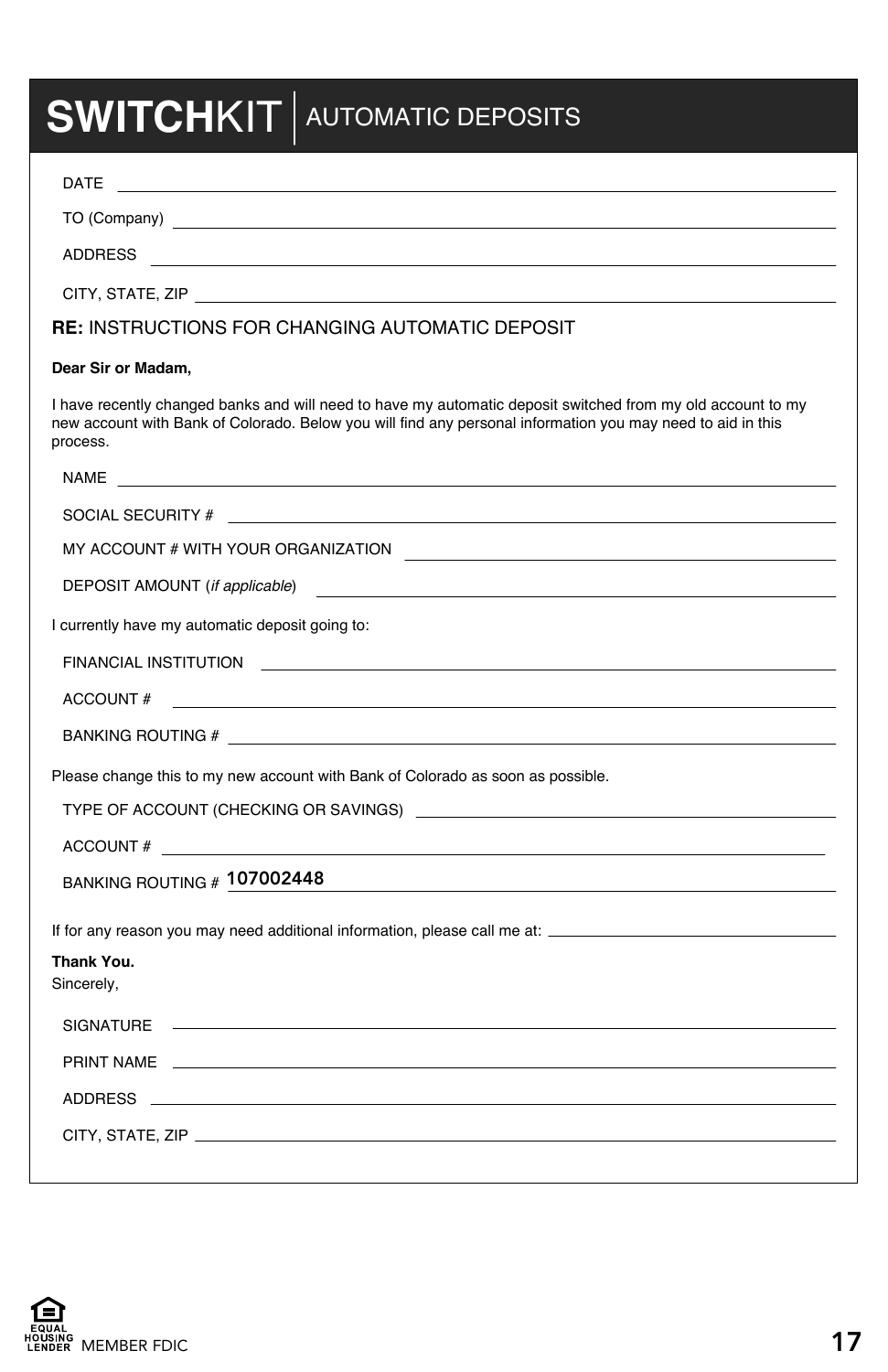# **SWITCHKIT** AUTOMATIC PAYMENTS

| DATE                                                                                                                                                                                                                                                         |
|--------------------------------------------------------------------------------------------------------------------------------------------------------------------------------------------------------------------------------------------------------------|
|                                                                                                                                                                                                                                                              |
|                                                                                                                                                                                                                                                              |
|                                                                                                                                                                                                                                                              |
| <b>RE: INSTRUCTIONS FOR CHANGING AUTOMATIC PAYMENTS</b>                                                                                                                                                                                                      |
| Dear Sir or Madam,                                                                                                                                                                                                                                           |
| I have recently changed banks and will need to have my automatic payments switched from my old account to my<br>new account with Bank of Colorado. Below you will find any personal information you may need to aid in this<br>process.                      |
|                                                                                                                                                                                                                                                              |
|                                                                                                                                                                                                                                                              |
|                                                                                                                                                                                                                                                              |
|                                                                                                                                                                                                                                                              |
| I currently have my automatic payments coming from:                                                                                                                                                                                                          |
|                                                                                                                                                                                                                                                              |
| ACCOUNT $#$ $\qquad$                                                                                                                                                                                                                                         |
|                                                                                                                                                                                                                                                              |
| Please change this to my new account with Bank of Colorado as soon as possible:                                                                                                                                                                              |
|                                                                                                                                                                                                                                                              |
|                                                                                                                                                                                                                                                              |
| BANKING ROUTING # 107002448<br>the control of the control of the control of the control of the control of the control of the control of the control of the control of the control of the control of the control of the control of the control of the control |
|                                                                                                                                                                                                                                                              |
|                                                                                                                                                                                                                                                              |
| Thank You.<br>Sincerely,                                                                                                                                                                                                                                     |
| SIGNATURE <b>And the Community of the Community Community</b> of the Community of the Community of the Community of the                                                                                                                                      |
|                                                                                                                                                                                                                                                              |
|                                                                                                                                                                                                                                                              |
|                                                                                                                                                                                                                                                              |
|                                                                                                                                                                                                                                                              |

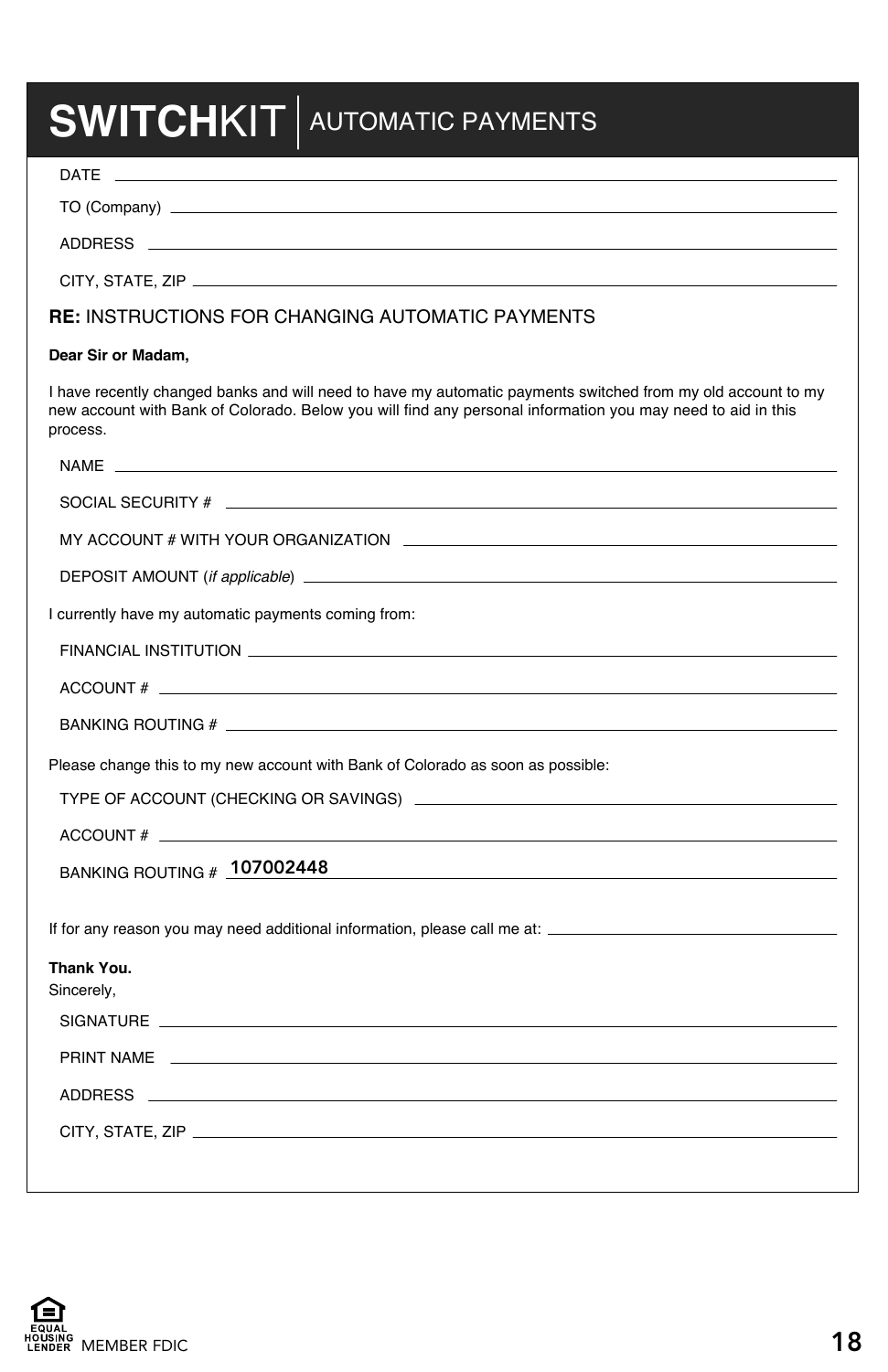### **PRIVACY POLICY .....**

|                                                                                                                                                                                             |                                                                                                                                                                                                                                                                                                                                    |           | RFV 04/17                      |  |  |  |
|---------------------------------------------------------------------------------------------------------------------------------------------------------------------------------------------|------------------------------------------------------------------------------------------------------------------------------------------------------------------------------------------------------------------------------------------------------------------------------------------------------------------------------------|-----------|--------------------------------|--|--|--|
| <b>Facts</b>                                                                                                                                                                                | WHAT DOES PINNACLE BANK/BANK OF COLORADO DO WITH YOUR<br>PERSONAL INFORMATION?                                                                                                                                                                                                                                                     |           |                                |  |  |  |
| Why?                                                                                                                                                                                        | Financial companies choose how they share your personal information. Federal<br>law gives consumers the right to limit some but not all sharing. Federal law also<br>requires us to tell you how we collect, share, and protect your personal information.<br>Please read this notice carefully to understand what we do.          |           |                                |  |  |  |
| <b>What?</b>                                                                                                                                                                                | The types of personal information we collect and share depend on the product or<br>service you have with us. This information can include:<br>• Social Security number and payment history<br>• credit scores and credit history<br>· account balances and account transactions                                                    |           |                                |  |  |  |
| <b>How?</b>                                                                                                                                                                                 | All financial companies need to share customers' personal information to run their<br>everyday business. In the section below, we list the reasons financial companies<br>can share their customers' personal information; the reasons Pinnacle Bank/Bank<br>of Colorado chooses to share; and whether you can limit this sharing. |           |                                |  |  |  |
| Does Pinnacle Bank/<br>Reasons we can share your personal information<br><b>Bank of Colorado share?</b>                                                                                     |                                                                                                                                                                                                                                                                                                                                    |           | Can you limit<br>this sharing? |  |  |  |
| For our everyday business purposes -<br>such as to process your transactions, maintain your<br>account(s), respond to court orders and legal investigations,<br>or report to credit bureaus |                                                                                                                                                                                                                                                                                                                                    | Yes       | No                             |  |  |  |
| For our marketing purposes -<br>to offer our products and services to you                                                                                                                   |                                                                                                                                                                                                                                                                                                                                    | Yes<br>Nο |                                |  |  |  |
|                                                                                                                                                                                             |                                                                                                                                                                                                                                                                                                                                    |           |                                |  |  |  |

| For joint marketing with other financial companies                                                      | No. | We do not share |
|---------------------------------------------------------------------------------------------------------|-----|-----------------|
| For our affiliates' everyday business purposes -<br>information about your transactions and experiences | No. | We do not share |
| For our affiliates' everyday business purposes -<br>information about your creditworthiness             | No  | We do not share |
| For our affiliates to market to you -                                                                   | Yes | Yes             |
| For nonaffiliates to market to you -                                                                    | Nο  | We do not share |

| <b>To limit</b><br>our sharing | • Call 888.293.6271 - our menu will prompt you through your choice(s), OR<br>· Visit us online: pinnbank.com, bankofcolorado.com, pinnbanktx.com,<br>wypinnbank.com or nmpinnbank.com                                                     |  |  |  |  |
|--------------------------------|-------------------------------------------------------------------------------------------------------------------------------------------------------------------------------------------------------------------------------------------|--|--|--|--|
|                                | Please note:<br>If you are a NEW customer, we can begin sharing your information 30 days from<br>the date we sent this notice. When you are no longer our customer, we continue to<br>share your information as described in this notice. |  |  |  |  |
|                                | However, you can contact us at any time to limit our sharing.                                                                                                                                                                             |  |  |  |  |
| <b>Questions?</b>              | Call 888.293.6271 or go to the above listed website for your bank.                                                                                                                                                                        |  |  |  |  |
|                                |                                                                                                                                                                                                                                           |  |  |  |  |

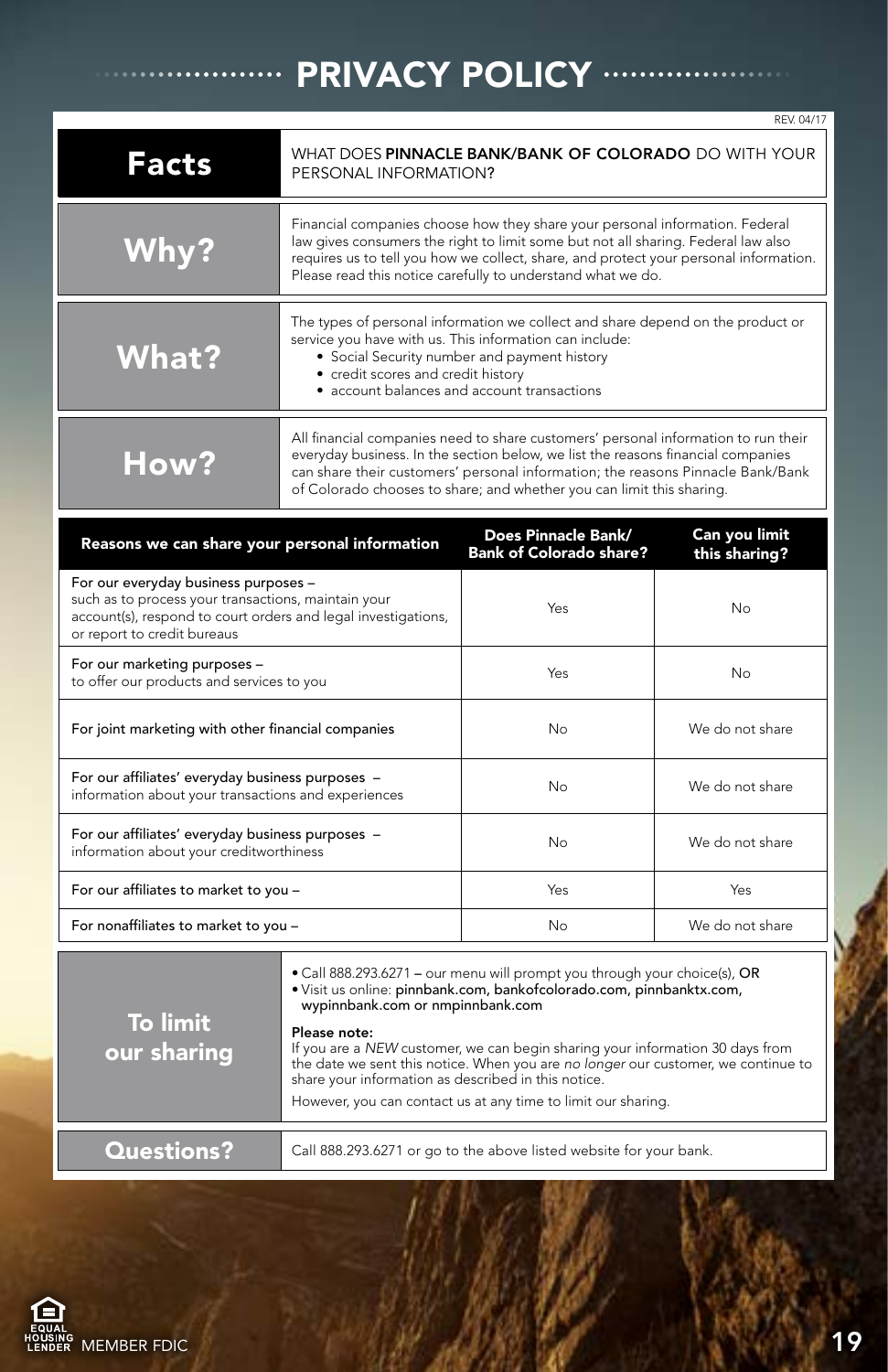### PRIVACY POLICY - CONT. "

| PAGE <sub>2</sub>                                                                        |                                                                                                                                                                                                                                                                                                                                                                   |  |  |  |  |
|------------------------------------------------------------------------------------------|-------------------------------------------------------------------------------------------------------------------------------------------------------------------------------------------------------------------------------------------------------------------------------------------------------------------------------------------------------------------|--|--|--|--|
| Who we are                                                                               |                                                                                                                                                                                                                                                                                                                                                                   |  |  |  |  |
| Who is providing this notice?                                                            | Pinnacle Bank, Nebraska; Bank of Colorado; Pinnacle Bank, Texas;<br>and Pinnacle Bank, Wyoming.                                                                                                                                                                                                                                                                   |  |  |  |  |
| What we do                                                                               |                                                                                                                                                                                                                                                                                                                                                                   |  |  |  |  |
| How does Pinnacle Bank/<br>Bank of Colorado protect my<br>personal information?          | To protect your personal information from unauthorized access<br>and use, we use security measures that comply with federal law.<br>These measures include computer safeguards and secured files<br>and buildings.                                                                                                                                                |  |  |  |  |
|                                                                                          | We collect your personal information, for example, when you                                                                                                                                                                                                                                                                                                       |  |  |  |  |
| How does Pinnacle Bank/<br><b>Bank of Colorado collect my</b><br>personal information?   | • open an account or deposit money<br>• pay your bills or apply for a loan<br>• use your credit or debit card                                                                                                                                                                                                                                                     |  |  |  |  |
|                                                                                          | We also collect your personal information from others, such as credit<br>bureaus, affiliates or other companies.                                                                                                                                                                                                                                                  |  |  |  |  |
|                                                                                          | Federal law gives you the right to limit only:                                                                                                                                                                                                                                                                                                                    |  |  |  |  |
| Why can't I limit all sharing?                                                           | • sharing for affiliates' everyday business purposes -<br>information about your creditworthiness<br>· affiliates from using your information to market to you<br>• sharing for non-affiliates to market to you                                                                                                                                                   |  |  |  |  |
|                                                                                          | State laws and individual companies may give you additional rights to<br>limit sharing.                                                                                                                                                                                                                                                                           |  |  |  |  |
|                                                                                          | See below for more on your rights under state law.                                                                                                                                                                                                                                                                                                                |  |  |  |  |
| What happens when I limit sharing<br>for an account I hold jointly with<br>someone else? | Your choices will apply to everyone on your account.                                                                                                                                                                                                                                                                                                              |  |  |  |  |
| <b>Definitions</b>                                                                       |                                                                                                                                                                                                                                                                                                                                                                   |  |  |  |  |
| <b>Affiliates</b>                                                                        | Companies related by common ownership or control. They can be<br>financial and non-financial companies.<br>Our affiliates include financial companies such as<br>Pinnacle Bank, Nebraska; Pinnacle Bank, Wyoming;<br>Pinnacle Bank, Texas; Bank of Colorado;<br>The Pinnacle Agency, LLC; PFS Insurance Group, LLC.;<br>and Bankers Title Agency of Nebraska, LLC |  |  |  |  |
|                                                                                          | Companies not related by common ownership or control. They can be<br>financial and non-financial companies.                                                                                                                                                                                                                                                       |  |  |  |  |
| <b>Nonaffiliates</b>                                                                     | Pinnacle Bank/Bank of Colorado does not share with nonaffiliates so<br>they can market to you.                                                                                                                                                                                                                                                                    |  |  |  |  |
| Joint marketing                                                                          | A formal agreement between nonaffiliated financial companies that<br>together market financial products or services to you.                                                                                                                                                                                                                                       |  |  |  |  |
|                                                                                          | Pinnacle Bank/Bank of Colorado doesn't jointly market.                                                                                                                                                                                                                                                                                                            |  |  |  |  |
| Other Important Information                                                              |                                                                                                                                                                                                                                                                                                                                                                   |  |  |  |  |

#### Texas Residents Only:

Pinnacle Bank is chartered under the laws of the State of Texas and by state law is subject to regulatory oversight by the Texas Department of Banking. Any consumer wishing to file a complaint against Pinnacle Bank should contact the Texas Department of Banking through one of the means indicated below:

> IN PERSON OR BY U.S. MAIL:<br>
> TOLL-FREE PHONE: 877.276.5554<br>
> FAX: 512.475.1313<br>
> Texas Department of Banking<br>
> Texas Department of Banking Texas Department of Banking<br>2601 North Lamar Boulevard, Suite 300 Austin, Texas 78705-4294 WEBSITE: www.dob.texas.gov

EMAIL: consumer.complaints@dob.texas.gov